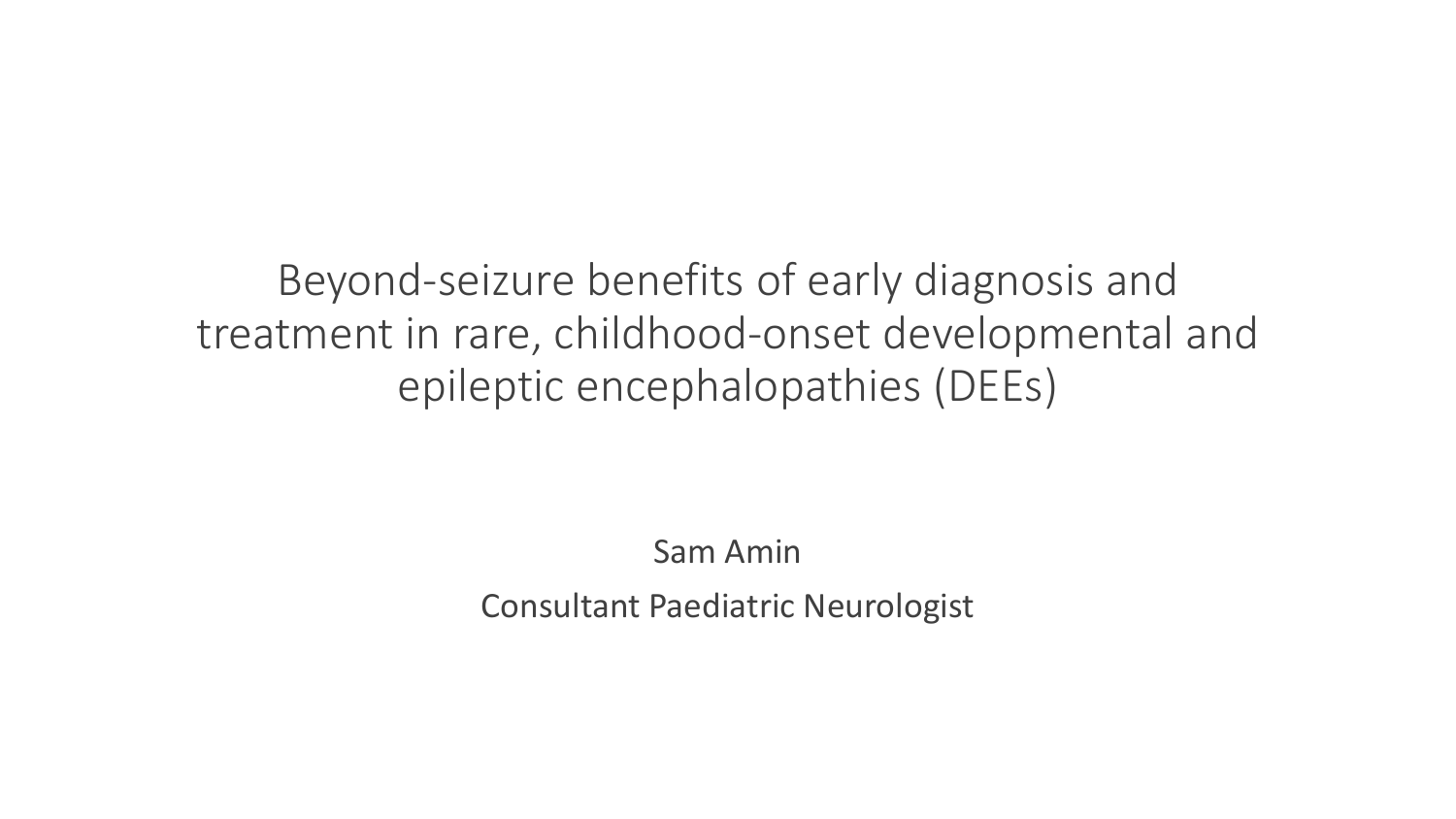#### **Disclosures**

• SA has received funding from GW Pharmaceuticals, Norvartis, PTC Therapeutics, Boston Scientific, Nutricia, UCB, BioMarin, LivaNova, Medtronic, Desitin, Ipsen, Orion, CDKL5 UK, TSA and the National Institute for Health Research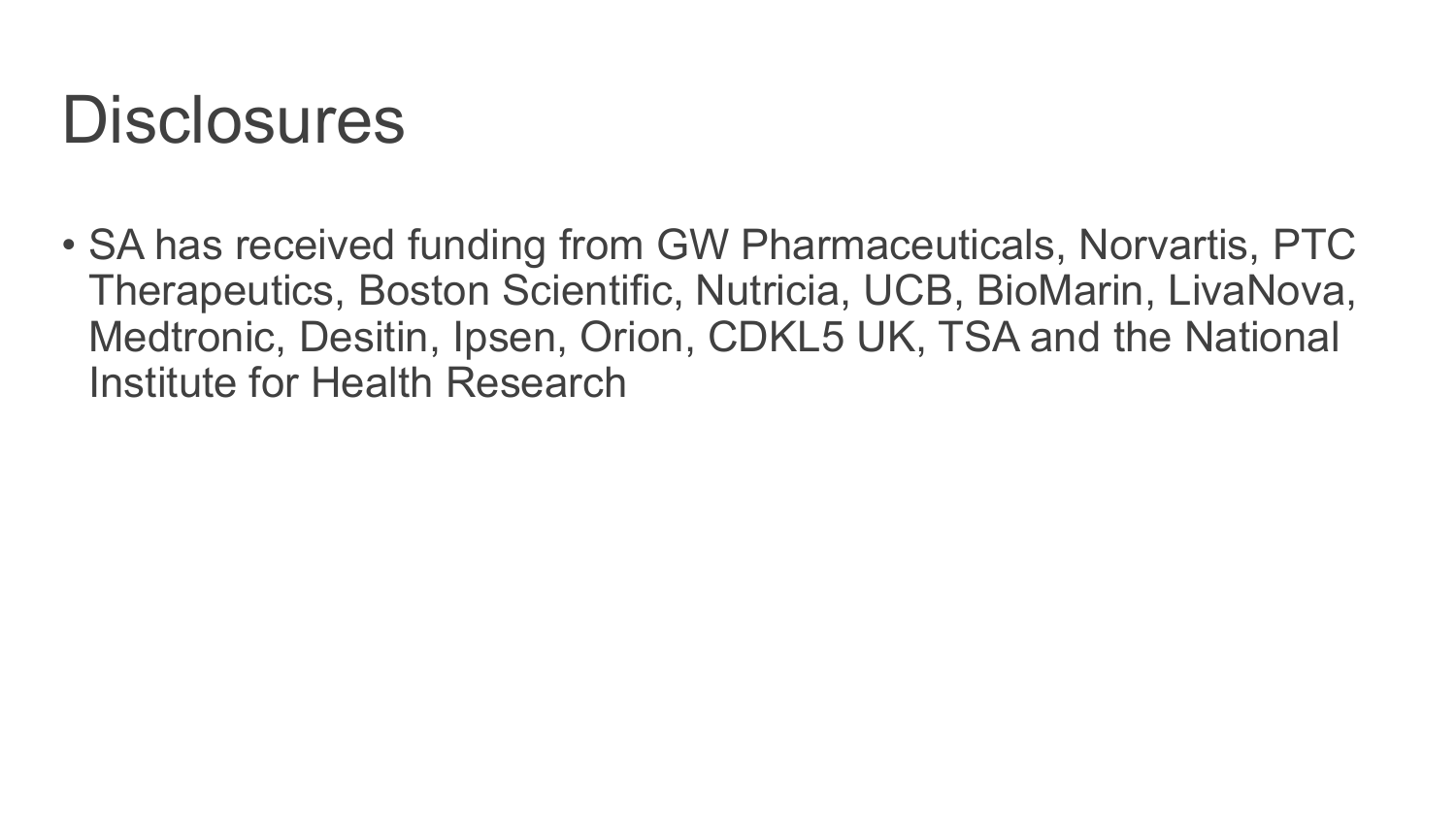## Developmental and epileptic encephalopathy

- History
	- Dr William James West<sup>1</sup>
	- Epileptic spasms, hypsarrhythmia and developmental plateauing or regression2

| Volume 35, Issue 911, P724-725, 13 February 1841 |  |  |  |  |  |
|--------------------------------------------------|--|--|--|--|--|
|--------------------------------------------------|--|--|--|--|--|

ON A PECULIAR FORM OF INFANTILE CONVULSIONS<sup>1</sup>

West W.I

The Lancet

1. West WJ, et al. Lancet 1841;35:724–725; 2. BMJ Best Practice. Infantile spasms; summary; definition. Available from: https://bestpractice.bmj.com/topics/engb/752 (Accessed 16 December 2021)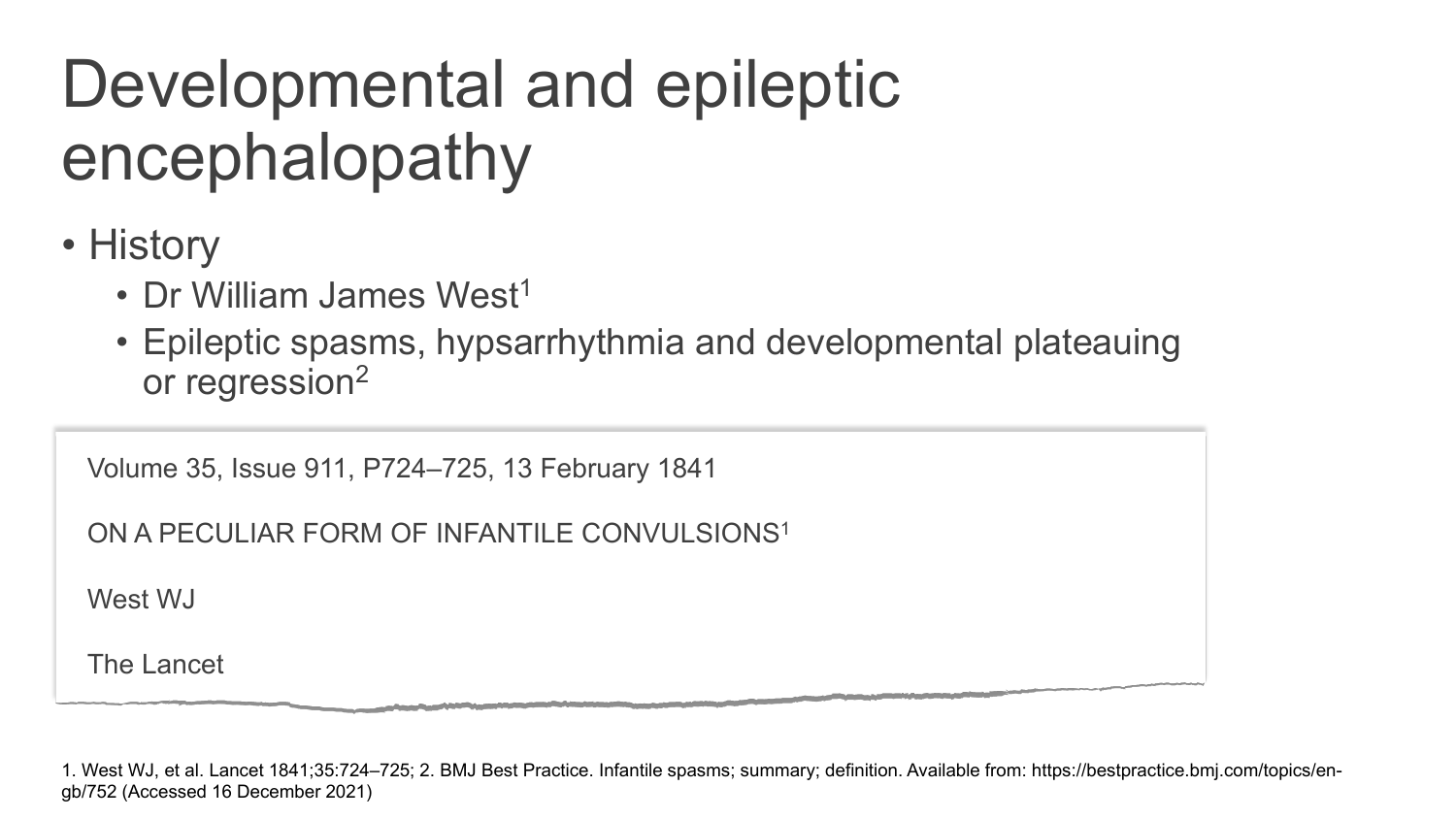# Epileptic encephalopathy

- Frequent seizures and/or interictal epileptic discharges
- Significant impact on cognition, behaviour and/or motor function
- The majority begin in infancy and childhood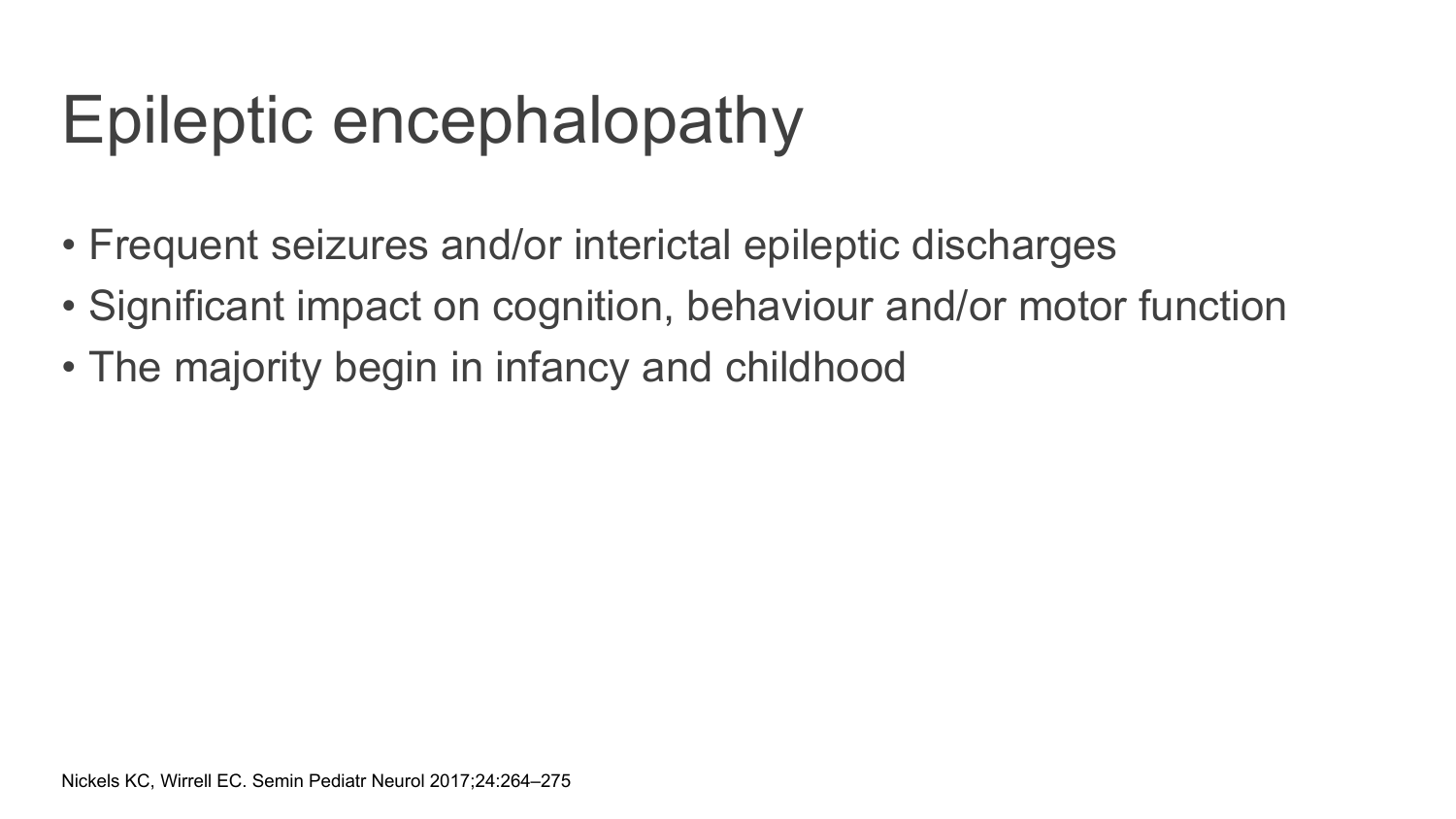#### Developmental and epileptic encephalopathies

| <b>Ohtahara syndrome or early infantile</b><br>epileptic encephalopathy                                 | Dravet syndrome                                              |
|---------------------------------------------------------------------------------------------------------|--------------------------------------------------------------|
| <b>Early myoclonic encephalopathy</b>                                                                   | Epilepsy with myoclonic-atonic seizures<br>or Doose syndrome |
| <b>Epilepsy of infancy with migrating focal</b><br>seizures or migrating partial seizures<br>of infancy | Lennox-Gastaut syndrome                                      |
| <b>West syndrome</b>                                                                                    | Landau-Kleffner syndrome                                     |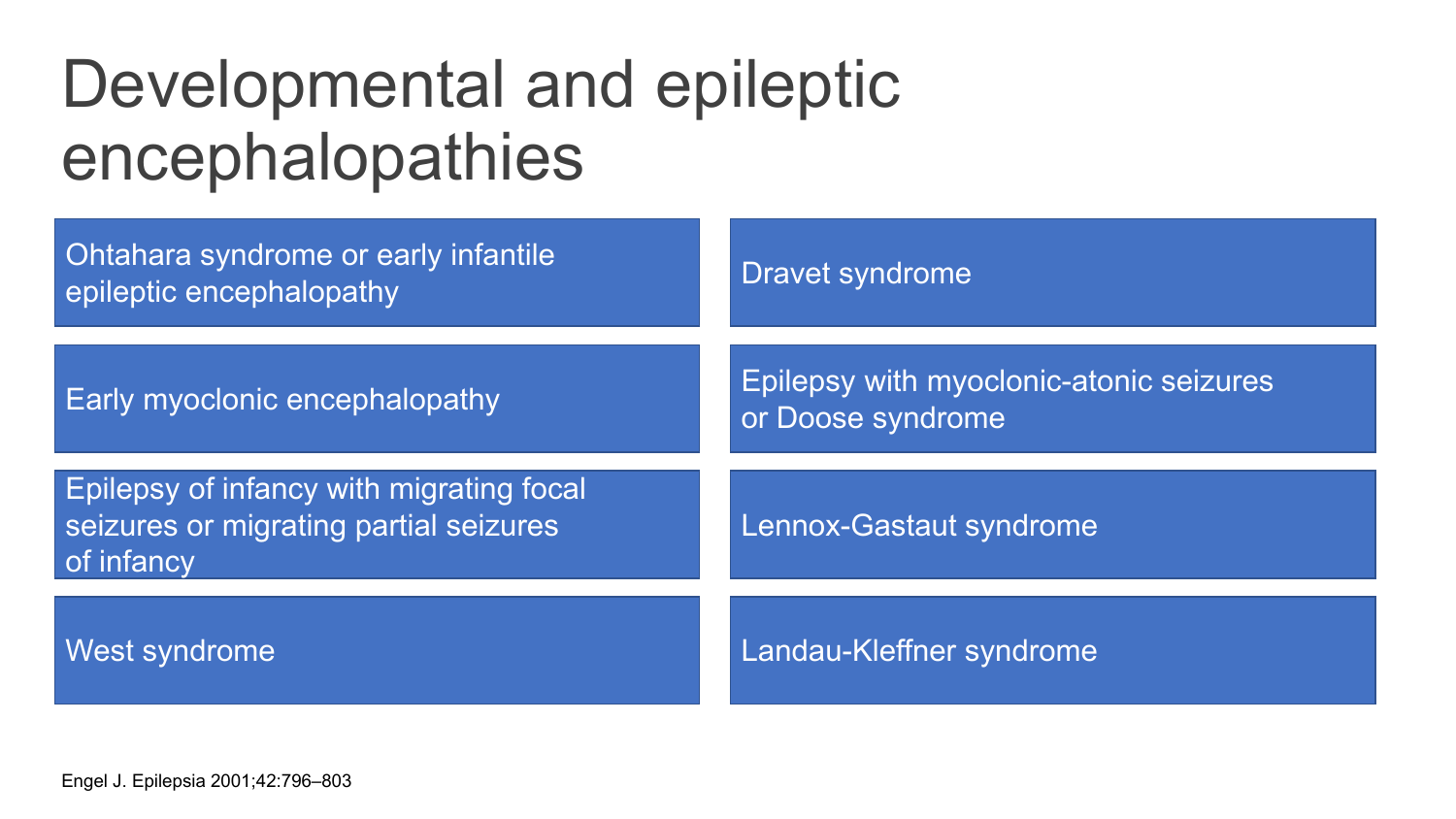## Landau-Kleffner syndrome

- Seizures occur in three out of four children; however, they are infrequent and often resolve with age<sup>1</sup>
- Sleep EEG shows continuous spike-wave<sup>2</sup>
- Developmental regression<sup>2</sup>

EEG, electroencephalogram

<sup>1.</sup> Epilepsy Foundation. Landau-Kleffner syndrome. Available from: https://www.epilepsy.com/learn/types-epilepsy-syndromes/landau-kleffner-syndrome (Accessed 16 December 2021); 2. Pearl PL, et al. Epilepsy Curr 2001;1:39–45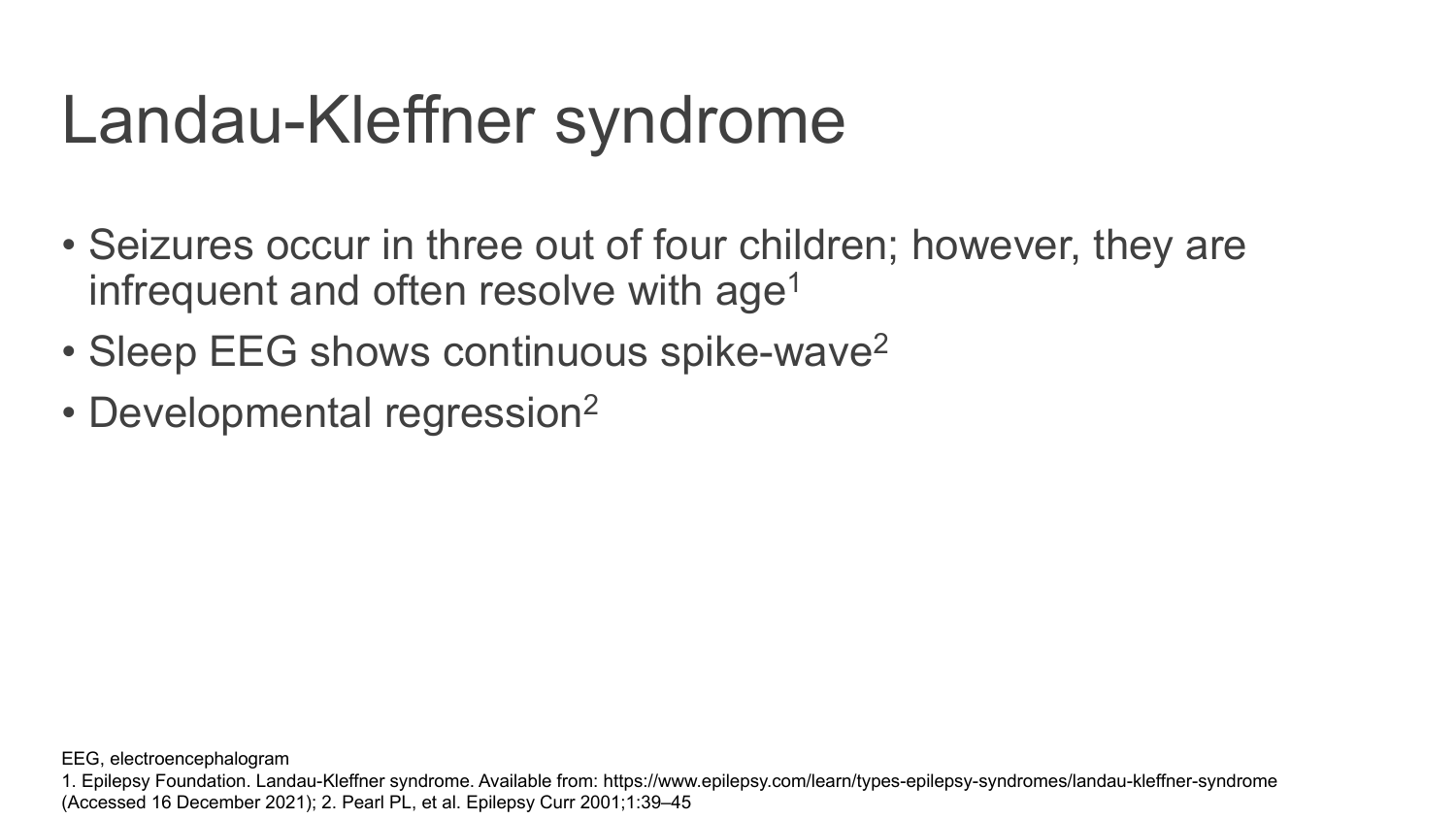# The International League Against Epilepsy (ILAE)

- The epileptiform activity itself contributes to severe cognitive and behavioural impairments beyond that expected from the underlying pathology alone (such as a cortical malformation)1
- Revised term developmental and epileptic encephalopathy
	- Genetic variants cause developmental delay2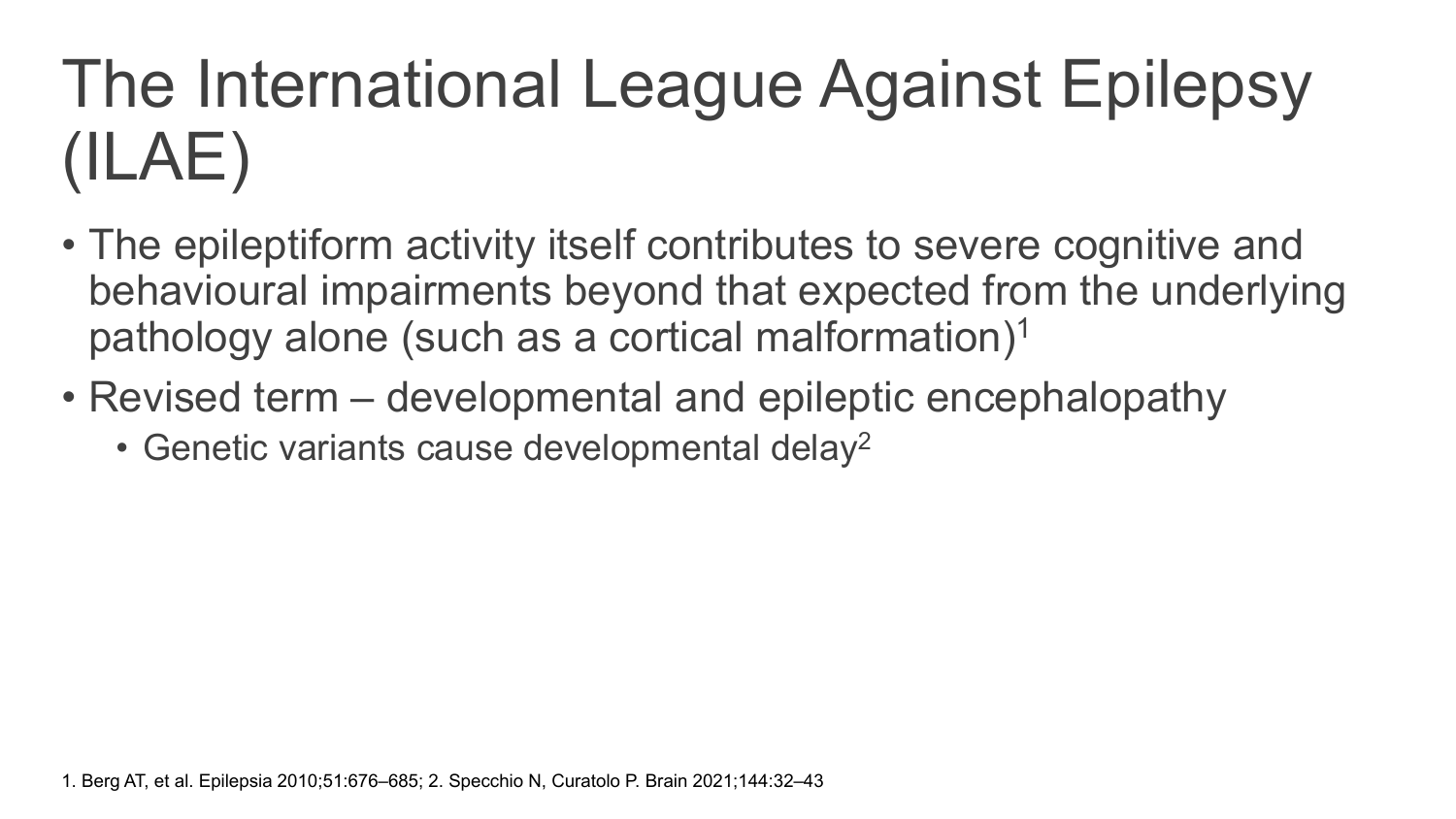#### Developmental and epileptic encephalopathies



Information reflects the speaker's own experience and opinions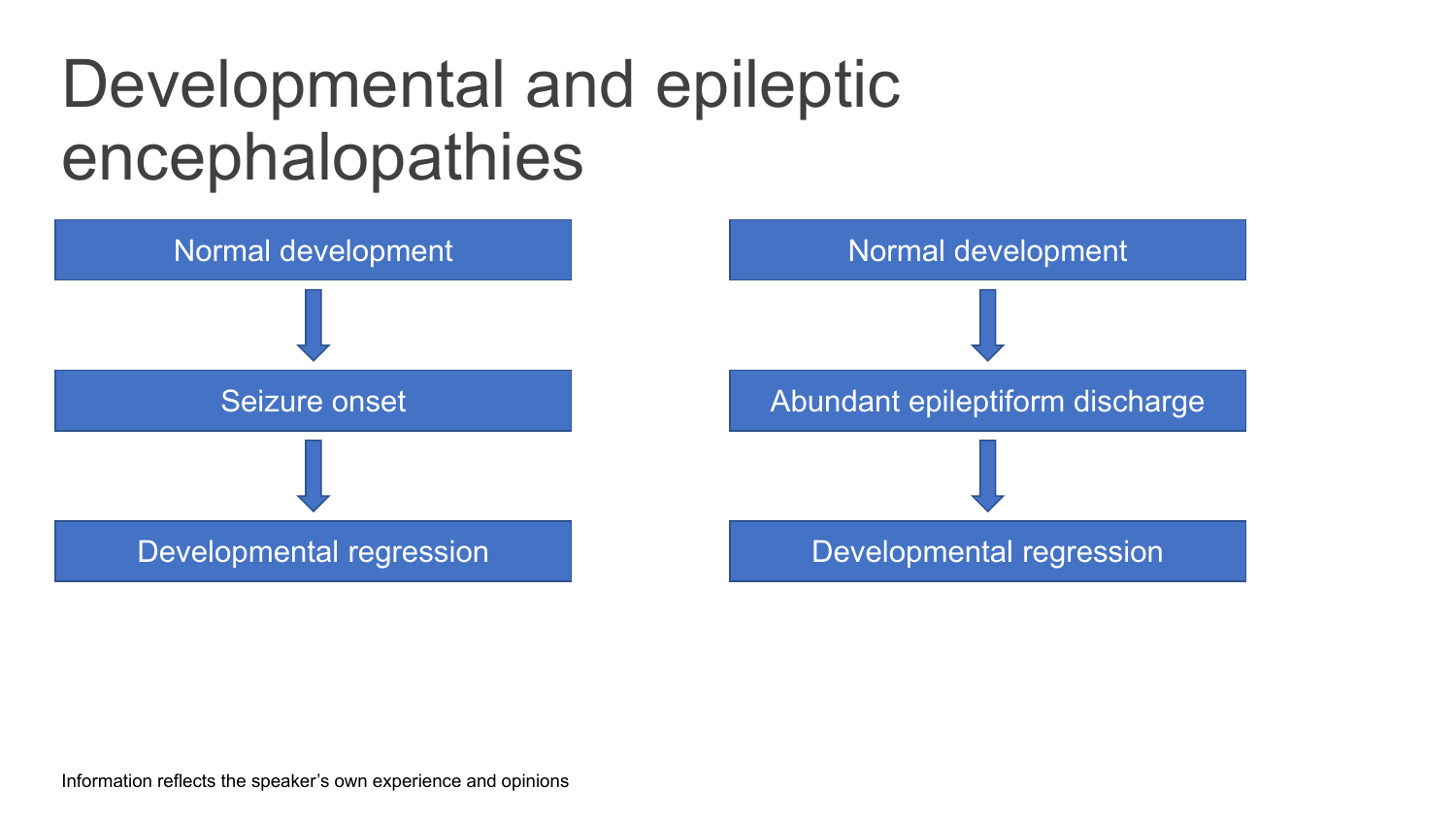## Reasons for diagnostic delay

- A ≥1-month diagnostic delay was associated with an average 7.4-point drop (P=0.02) in the Vineland Adaptive Behavior Scales motor score
- Diagnostic delay associated with future IQ
- Paediatricians missing or deferring diagnosis
- Parents not recognising events as seizures
- College-educated parents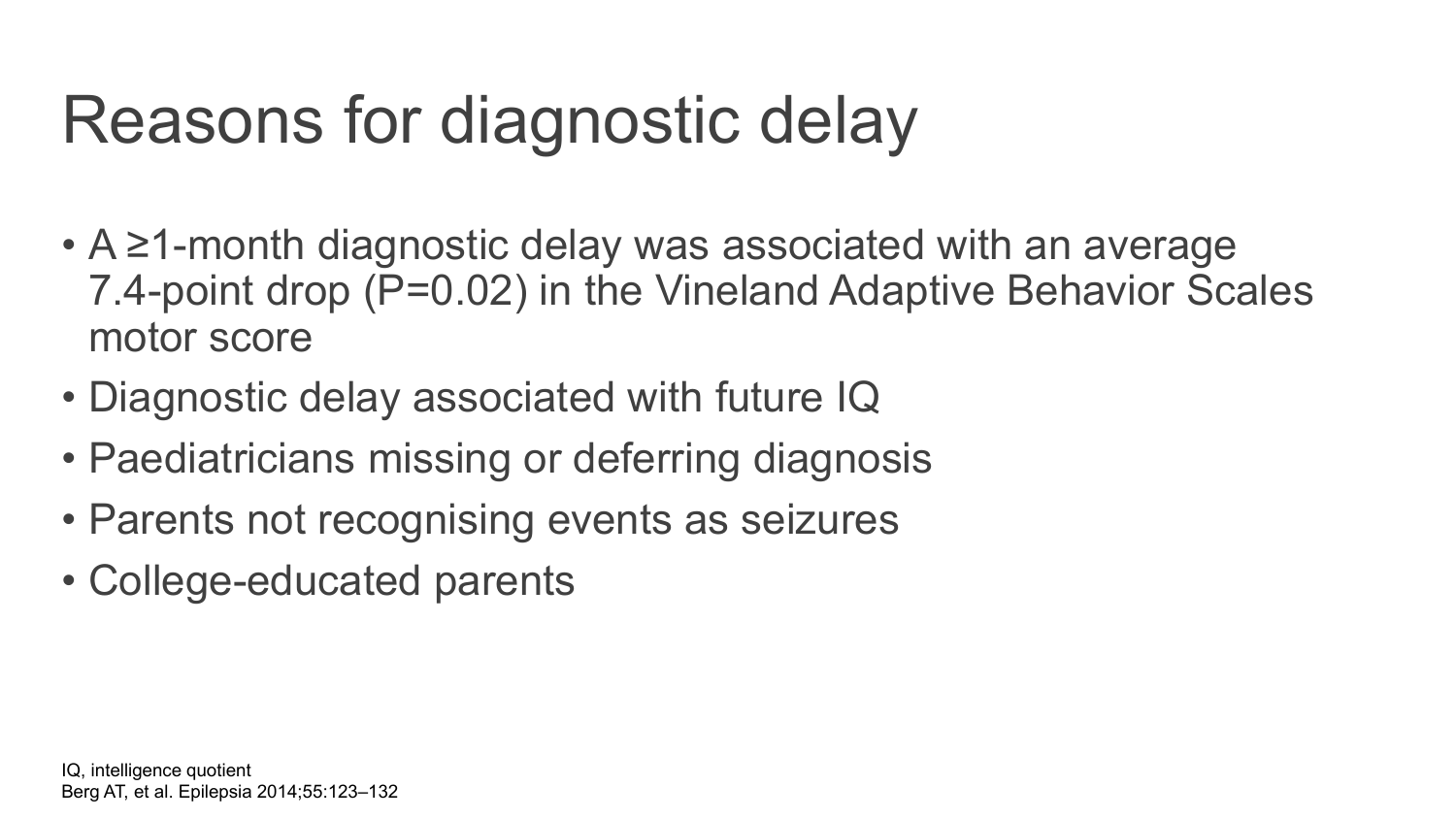# Type of seizures

• Patients with focal epilepsy experience considerable diagnostic delays – non-motor semiologies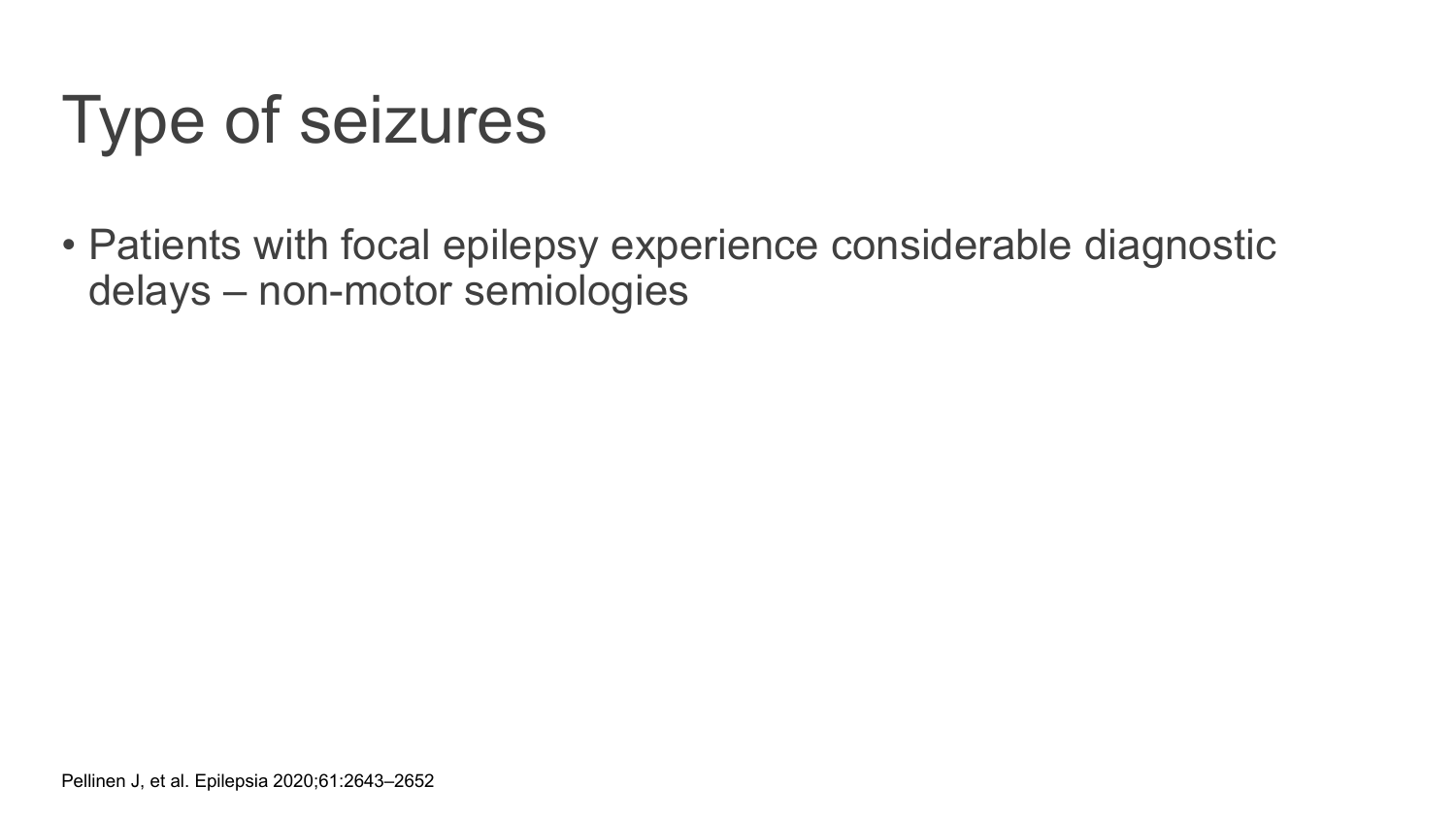## Impact of diagnostic delay on seizure outcome

- 176 patients (age range of 15–75 years)
- 77% had more than two seizures before treatment
- 45% had three to ten seizures
- The median number of all seizures before diagnosis was five
- Focal aware seizures and focal impaired awareness seizures were more frequent than focal to bilateral tonic-clonic seizures
- The median diagnostic delay was 12 months
- Increasing number of seizures before diagnosis indicated a worse seizure outcome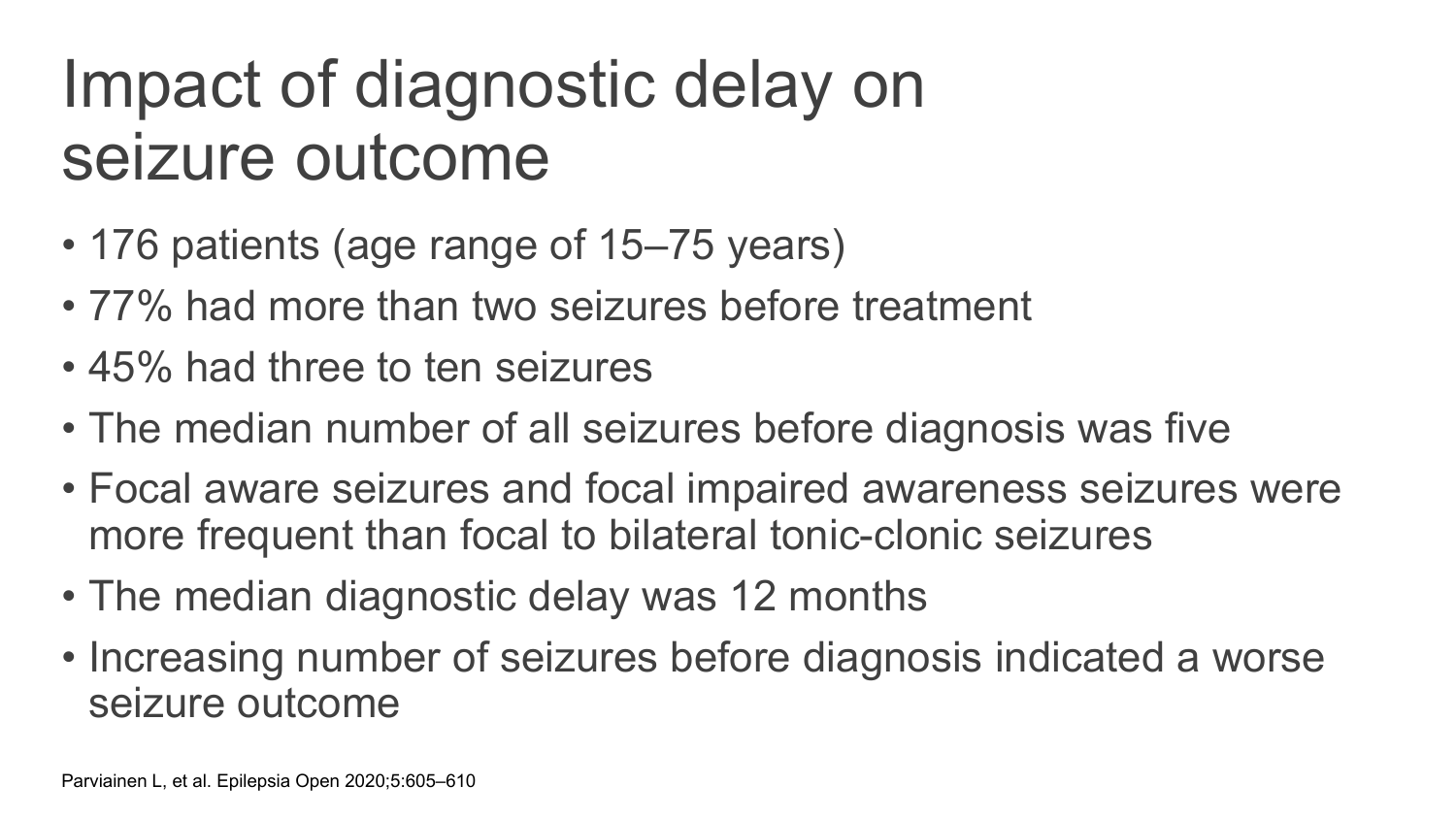# Other reasons for diagnostic delay

- Age of epilepsy onset<sup>1</sup>
- Associated comorbidities<sup>2</sup>
- Aetiology<sup>3</sup>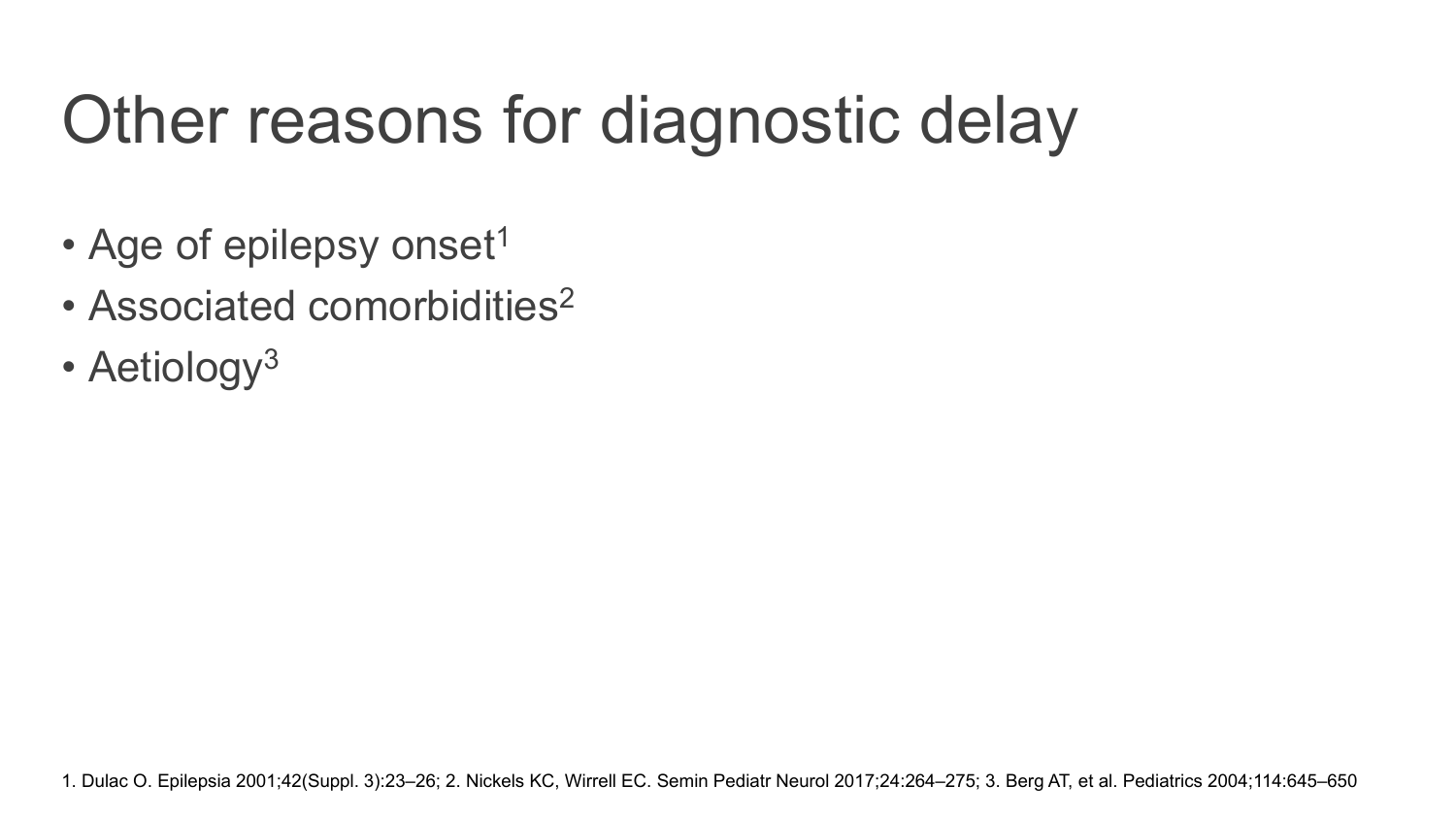

AKT, AKT serine/threonine kinase; AMPK, AMP-activated protein kinase; mTOR, mechanistic target of rapamycin kinase; mTORC1, mTOR complex 1; RHEB, guanosine triphosphate-binding protein Rheb; TSC, tuberous sclerosis complex; TSC1, TSC complex subunit 1; TSC2, TSC complex subunit 2 Adapted from Palavra F, et al. Oxid Med Cell Longev 2017;2017:9820181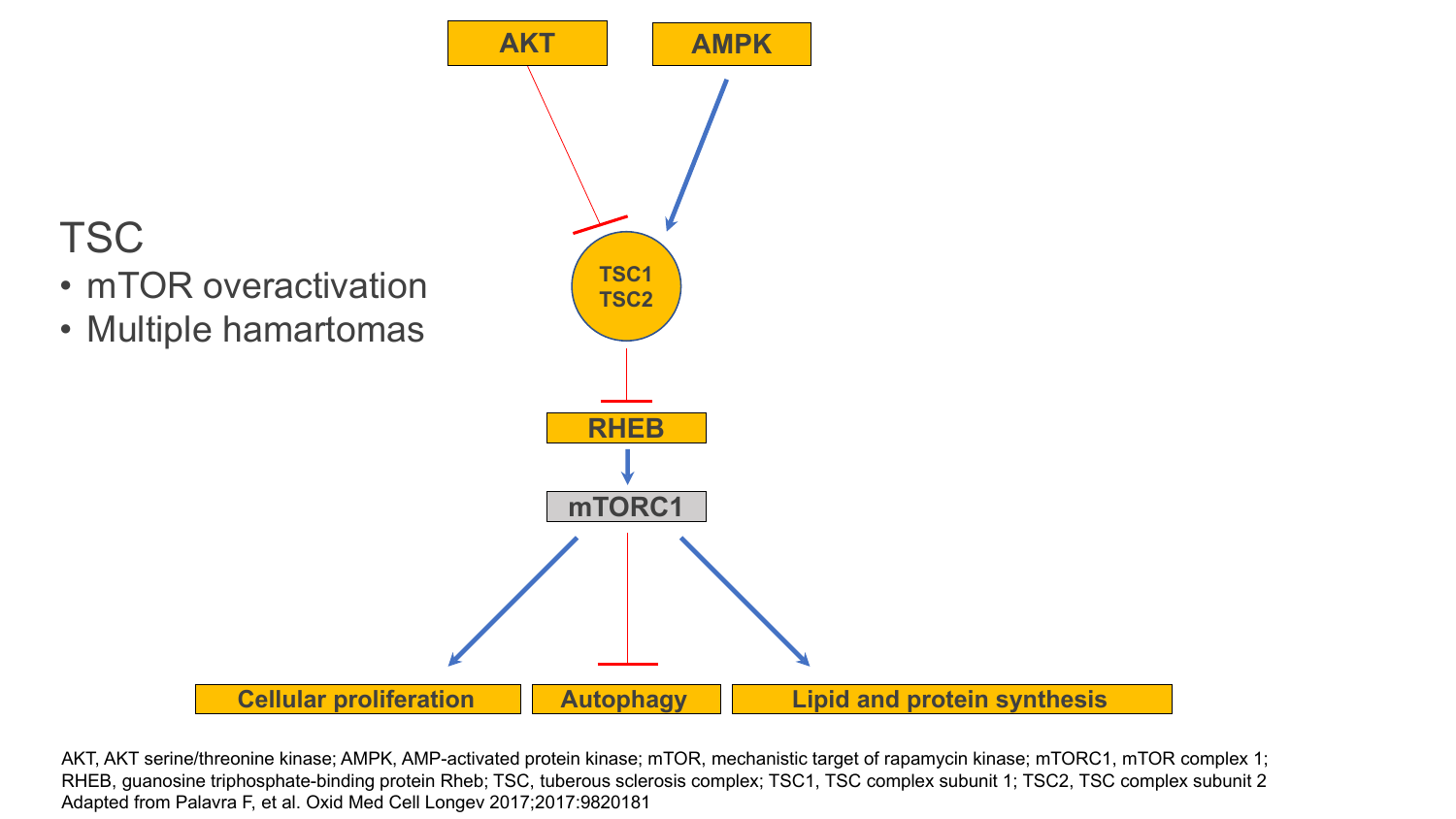## Infantile spasms

- Infantile spasms neurodevelopmental and cognitive issues<sup>1,2</sup>
- No infantile spasms learning and cognitive disabilities<sup>1–3</sup>
- Lead time to treatment<sup>3</sup>
	- Spasms treatment
	- Lead time developmental outcome at 4 years

1. Goh S, et al. Neurology 2005;65:235–238; 2. Capal JK, et al. Epilepsy Behav 2017;70:245–252; 3. Information reflects the speaker's own experience and opinions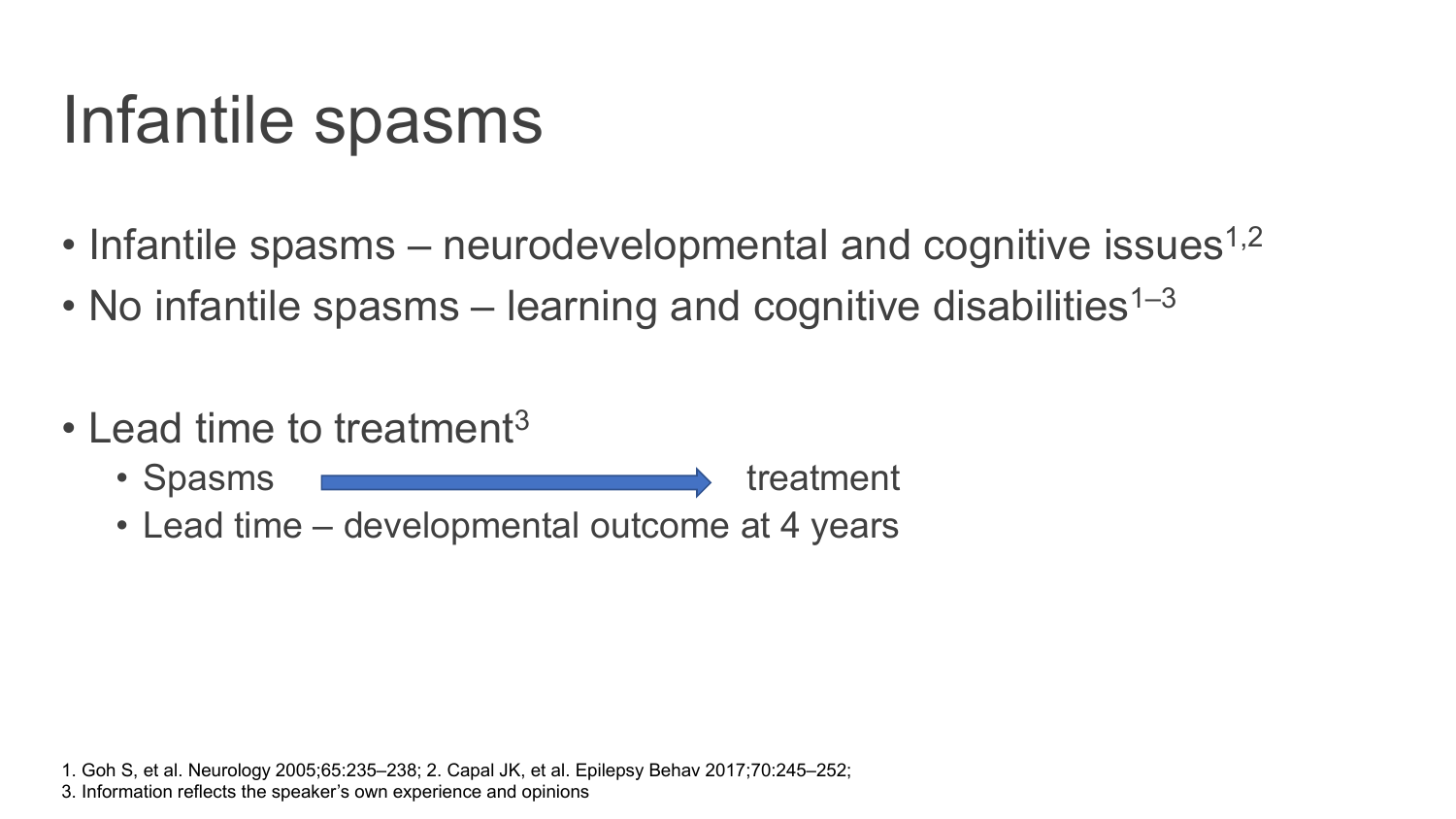# Early treatment

**Unadjusted VABS scores at the 4-year assessment in each category of lead time for all infants and by aetiology**

|                        | All infants    |                | Proven aetiology |                 | No identified aetiology |                 |
|------------------------|----------------|----------------|------------------|-----------------|-------------------------|-----------------|
| Lead time to treatment | VABS mean (SD) | Number         | VABS mean (SD)   | Number          | VABS mean (SD)          | <b>Number</b>   |
| $-8d$                  | 76.2 (28.4)    | 11             | 55.6(12.9)       | $5\phantom{.0}$ | 93.3(26.4)              | $6\phantom{1}$  |
| $8 - 14$ d             | 62.8(26.4)     | 17             | 49.7 (12.9)      | 10              | 84.7 (29.6)             | $6\overline{6}$ |
| 15 d to 1 m            | 65.4 (29.8)    | 8              | 51.0(13.9)       | 3               | 74 (34.7)               | 5 <sup>5</sup>  |
| $1-2$ m                | 65.3(25.0)     | 15             | 60.3(26.9)       | 8               | 71(23.3)                |                 |
| >2 m                   | 55.5(24.3)     | 21             | 43.8(9.4)        | 10              | 66.2 (28.9)             | 11              |
| Not known              |                | 5 <sup>5</sup> |                  | 3               |                         | 2               |
| Total number           |                | 77             |                  | 39              |                         | 37              |

d, days; m, months; SD, standard deviation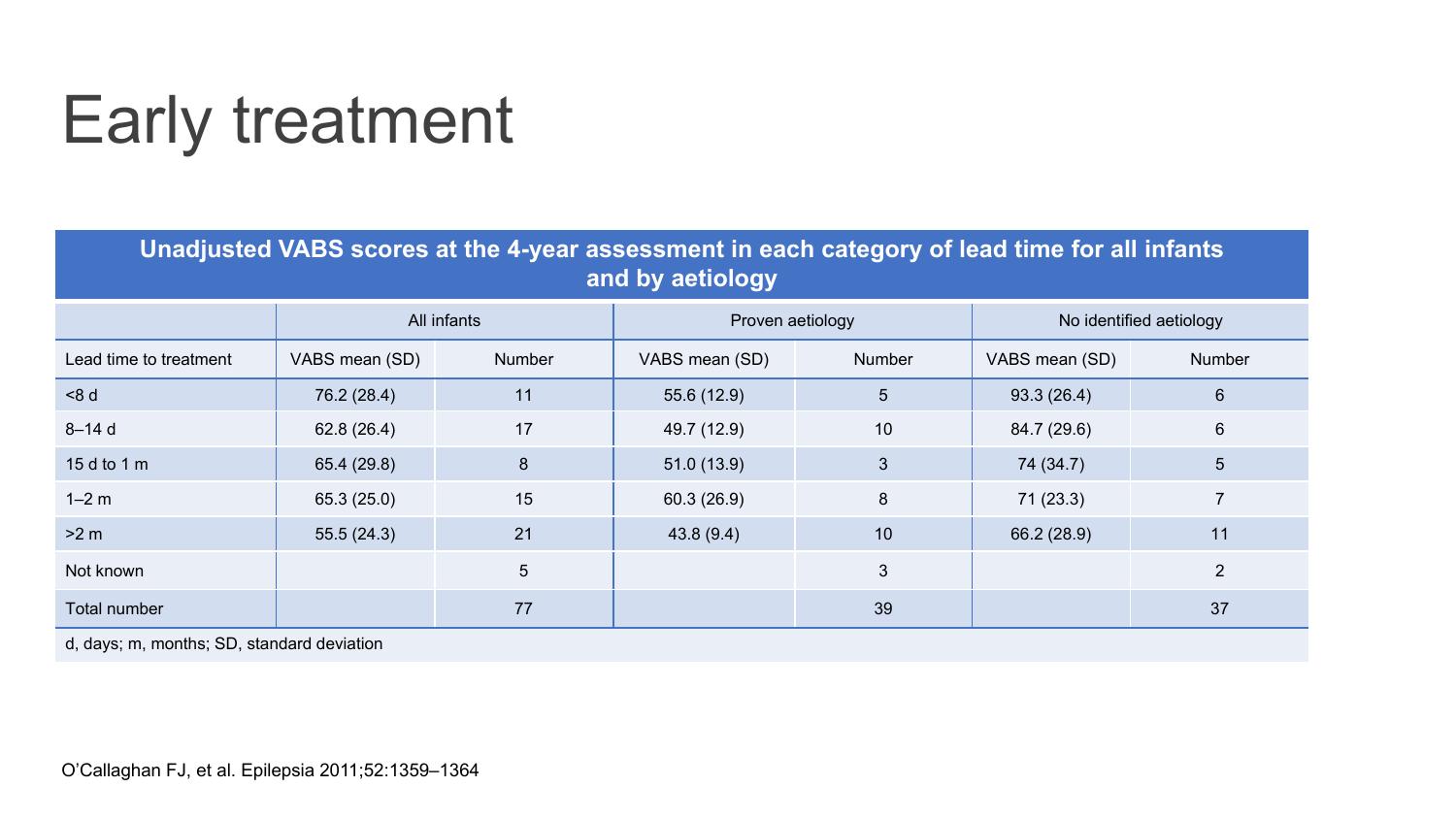# CDKL5 deficiency disorder

- X-linked dominant condition<sup>1</sup>
- $\cdot$  DEE<sup>2</sup>
- The incidence is  $\sim$ 1:40000–60000 live births<sup>3</sup>
- During infancy and childhood, individuals with CDD suffer impairments affecting cognitive, motor, visual, sleep, gastrointestinal and other functions<sup>4,5</sup>

CDD, CDKL5 deficiency disorder; CDKL5, cyclin-dependent kinase-like 5

1. Weaving LS, et al. Am J Hum Genet 2004;75:1079–1093; 2. National Organisation for Rare Disorders. CDKL5 deficiency disorder. Available from: https://rarediseases.org/rare-diseases/cdkl5/ (Accessed 16 December 2021); 3. Symonds JD, et al. Brain 2019;142:2303–2318; 4. Fehr S, et al. Eur J Hum Genet 2013;21:266–273; 5. Olson HE, et al. Pediatr Neurol 2019;97:18–25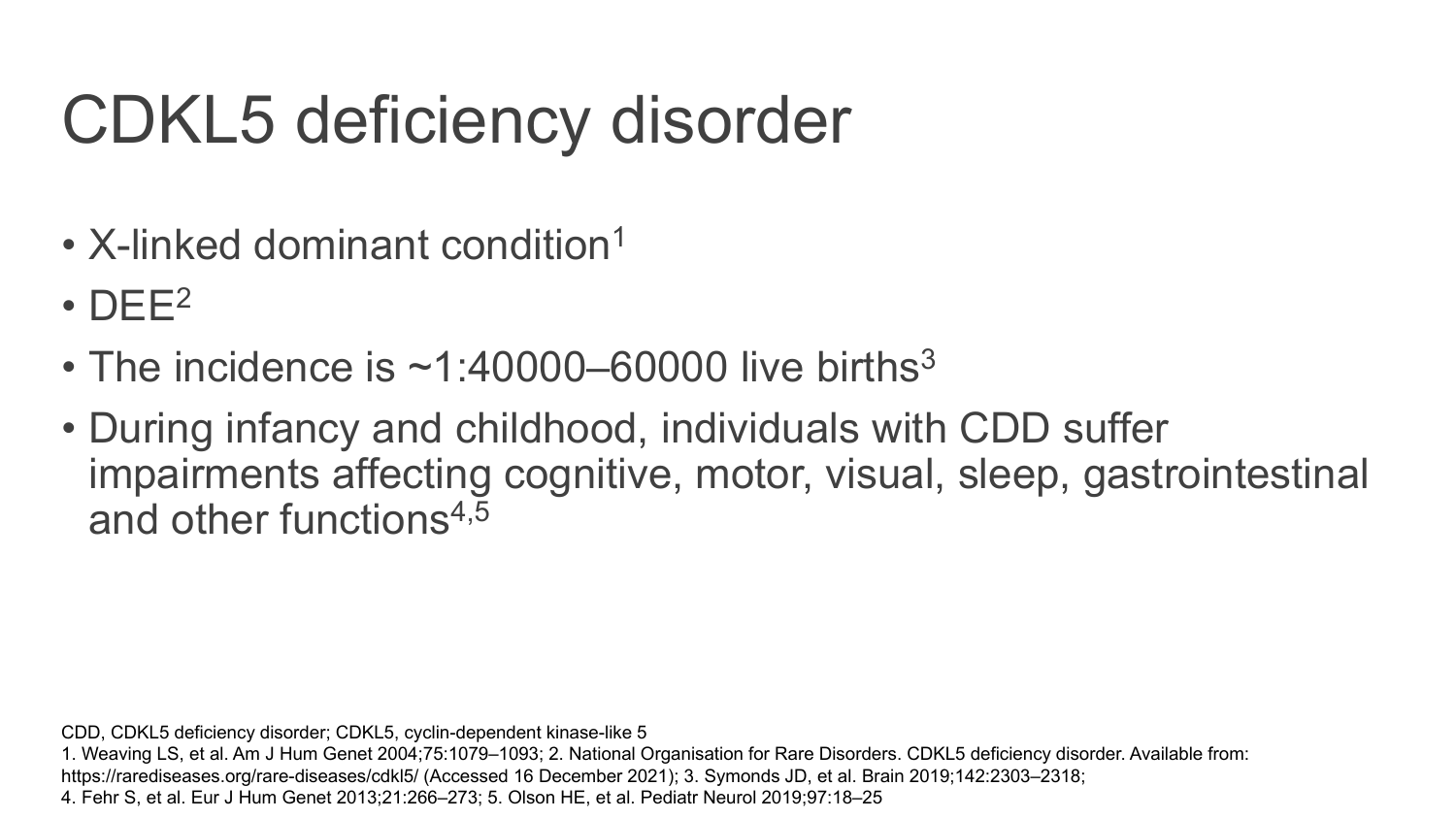# CDKL5 deficiency disorder (2)

- We investigated the natural history, complications and the effectiveness of current treatment strategies, in conjunction with the CDKL5-UK charity
- 44 patients
- The median age at which the parents noticed there was a problem with their child was 4 weeks
- The median age at which the CDD diagnosis was made was 2 years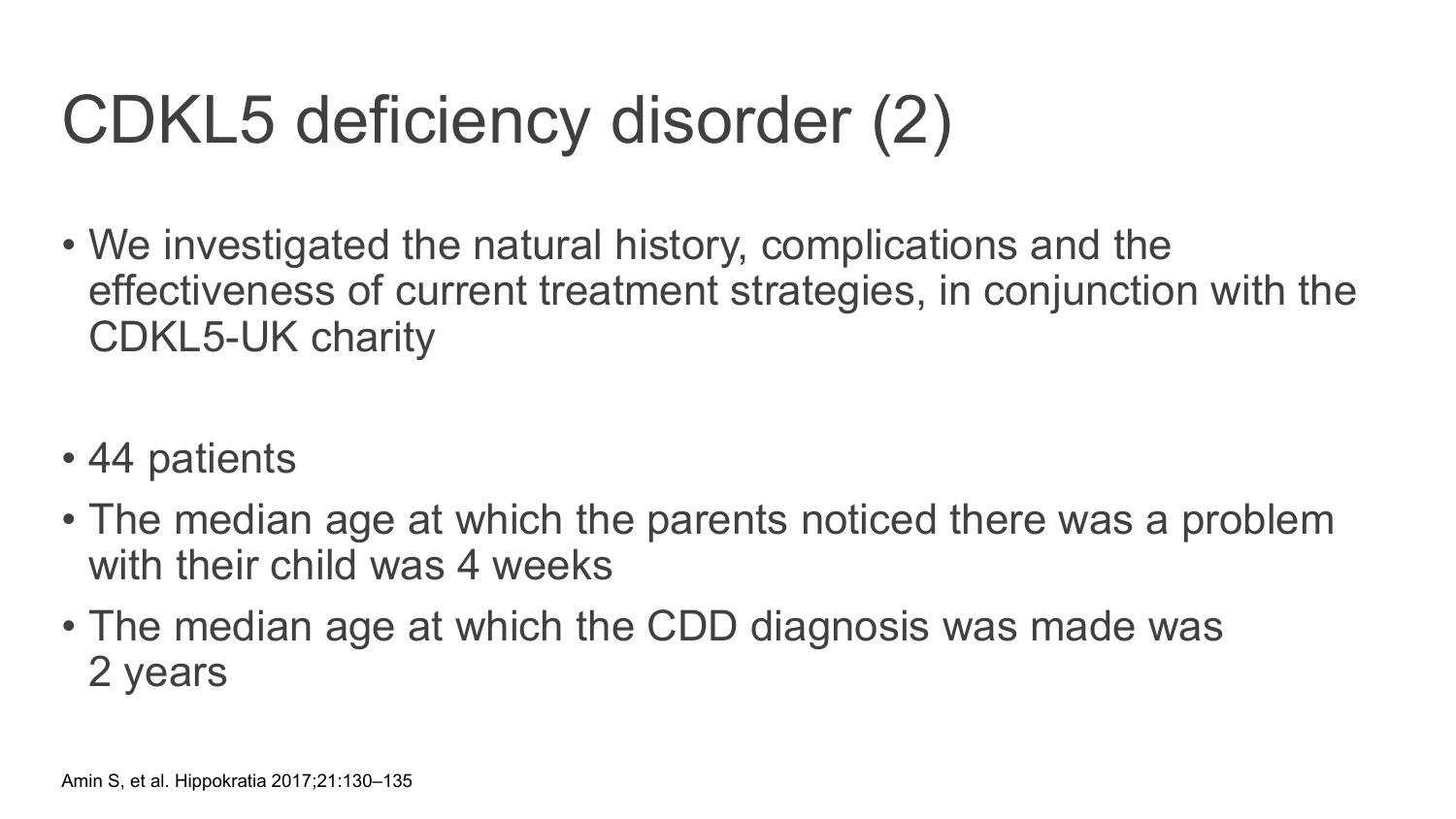# Case study

- AB
- 16 years old
- Female
- Developed seizures at 9 weeks old
- Several antiseizure medications
- Diagnosis CDD confirmed by genomic test 2 years ago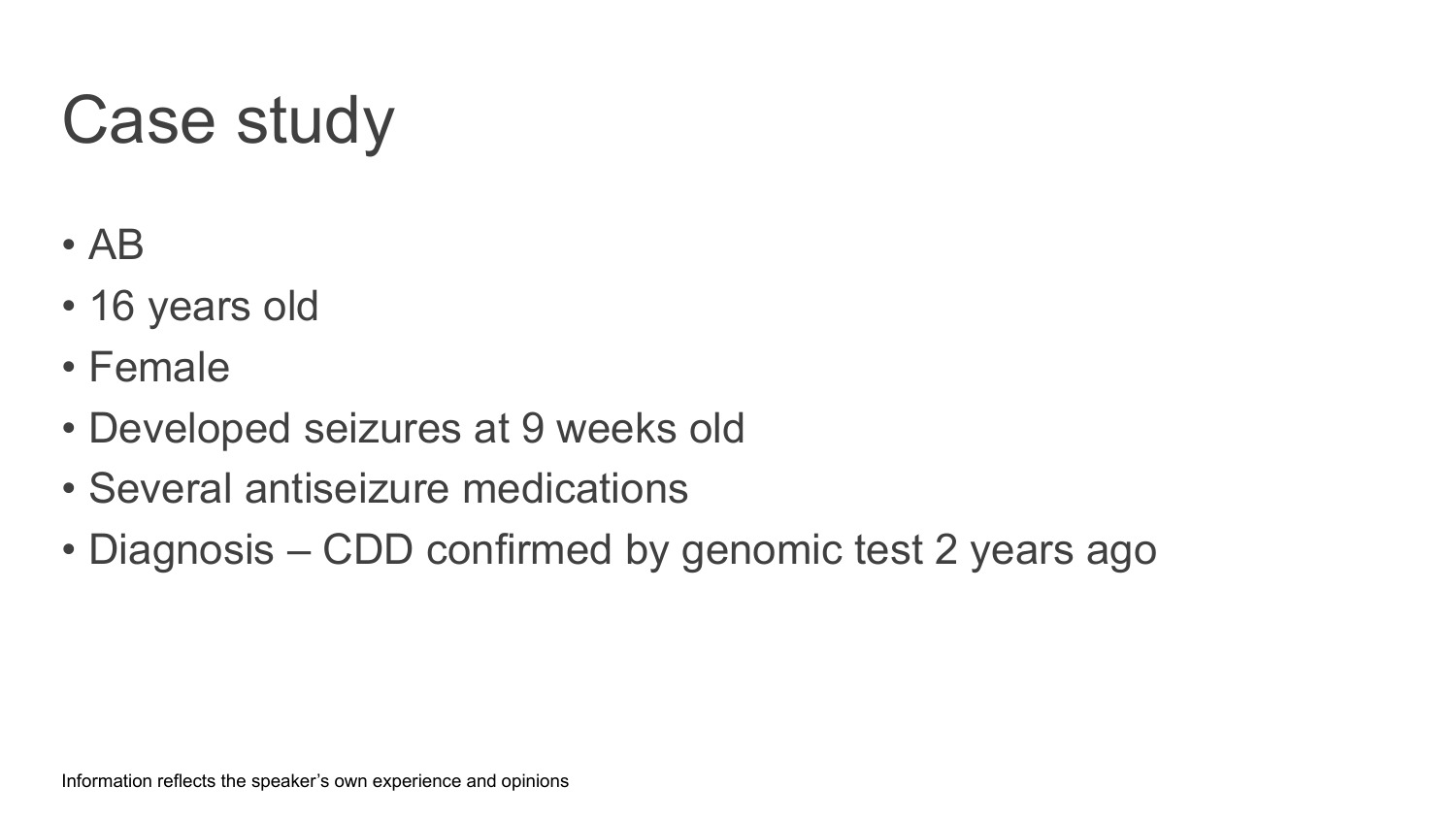# Epilepsy diagnosis

• Single gene

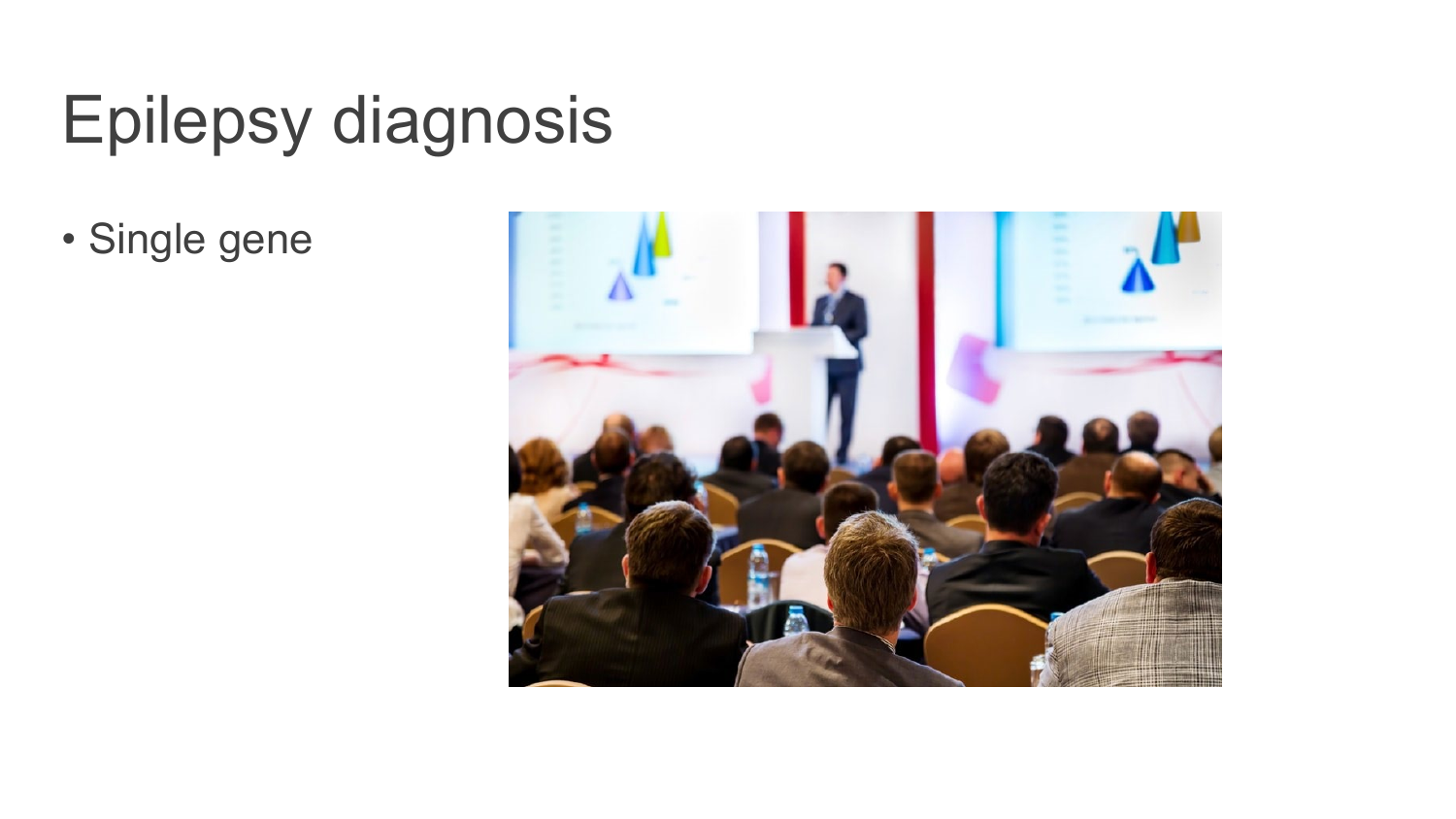



Image provided by Dr Andrew Mallick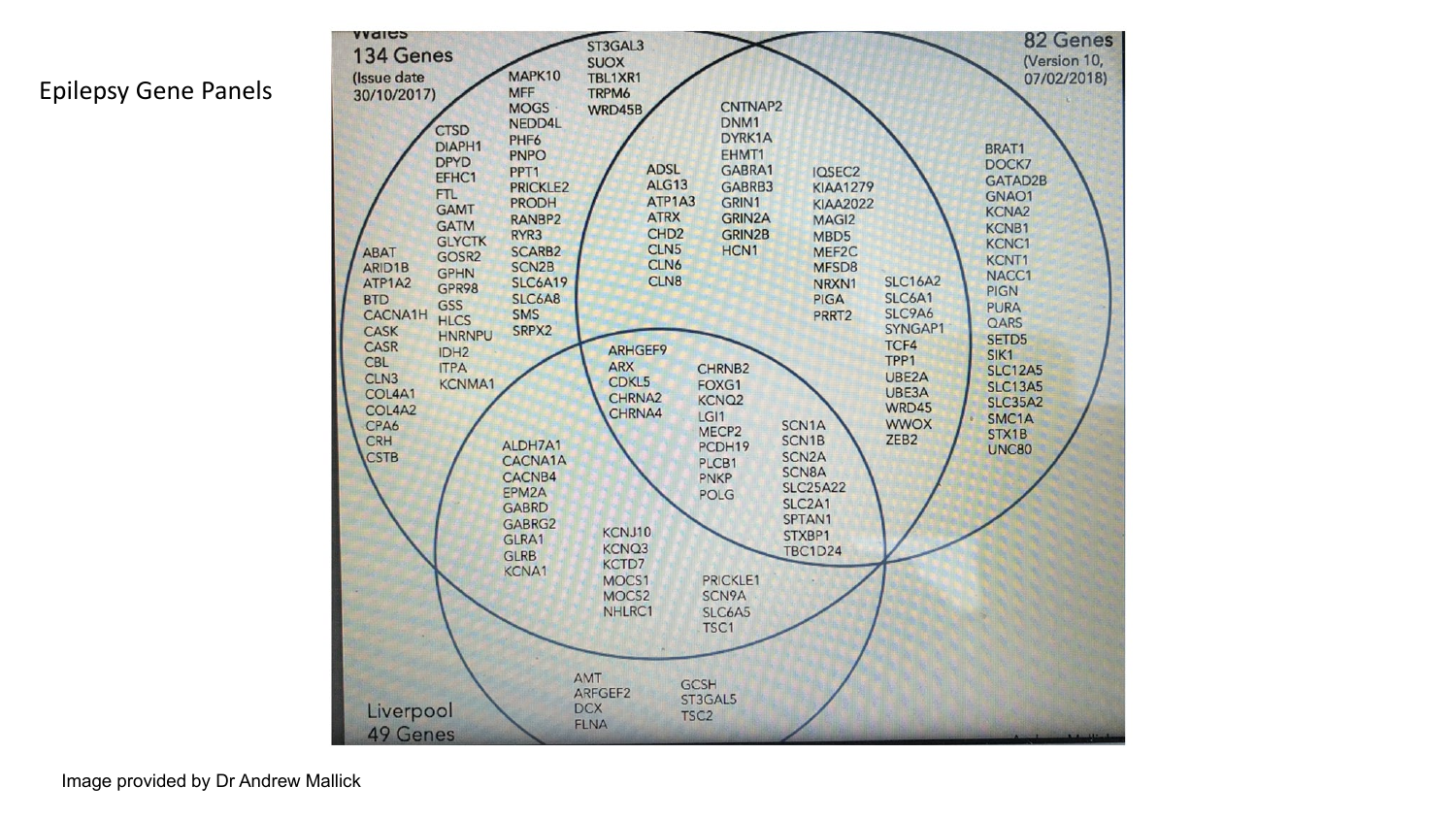# National Genomic Test Directory

• R59 – early-onset or syndromic epilepsy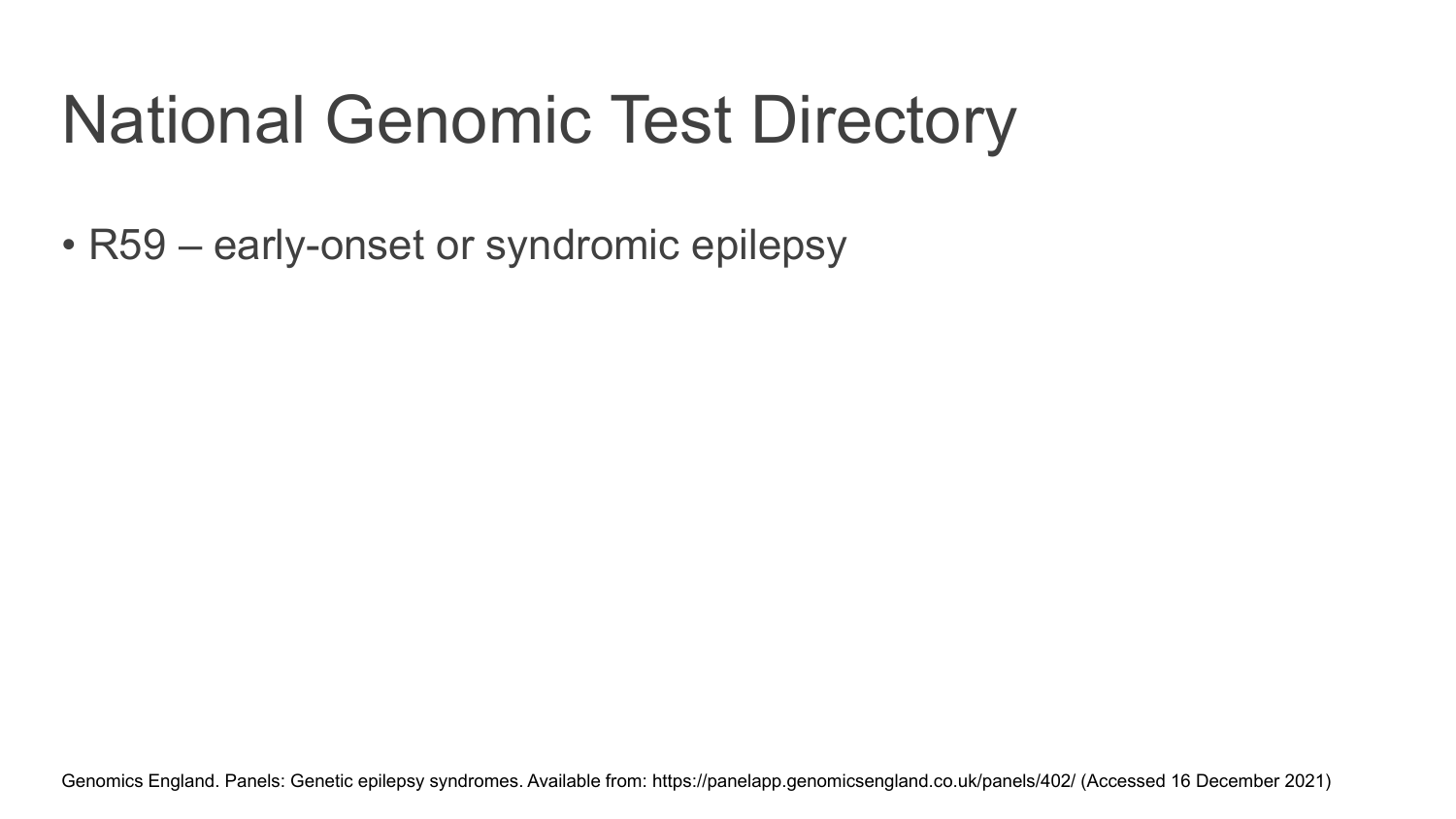# Testing criteria

- Unexplained epilepsy with clinical suspicion of a monogenic cause including:
	- Onset under 2 years,<sup>1</sup> OR
	- Clinical features suggestive of specific genetic epilepsy, for example, Dravet syndrome,<sup>2</sup> OR
	- Additional clinical features: intellectual disability,<sup>3</sup> autism spectrum disorder,<sup>4</sup> structural abnormality (eg dysmorphism, congenital malformation)<sup>5</sup> and unexplained cognitive/memory decline<sup>6</sup>

<sup>1.</sup> Information reflects the speaker's own experience and opinions; 2. Fountain-Capal JK, et al. Pediatr Neurol 2011;45:319–323;

<sup>3.</sup> ILAE classification and definition of epilepsy syndromes with onset in childhood: position paper by the ILAE Task Force on Nosology and Definitions. Current ILAE draft proposal available from: https://www.ilae.org/files/dmfile/CHILDApril6withfigs.pdf (Accessed 2 December 2021); 4. Young Epilepsy. The psychosocial impact of epilepsy on young children and their families. Available from: https://www.youngepilepsy.org.uk/dmdocuments/SEEN%20Report\_2017.pdf (Accessed 2 December 2021); 5. Berg AT, et al. Epilepsia 2010;51:676–685; 6. Reilly C, et al. Eur J Paediatr Neurol 2015;19:308–313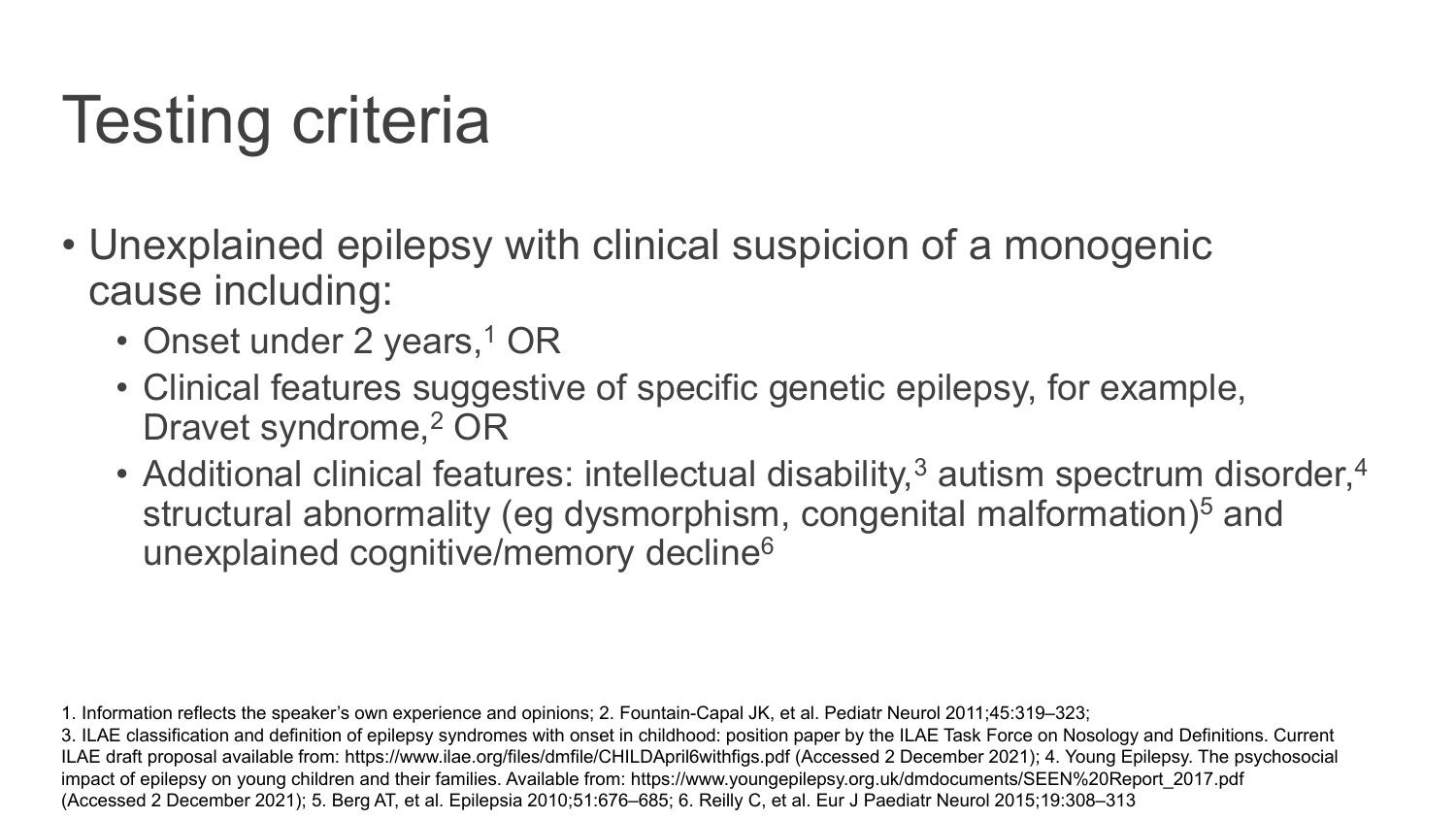## Next steps

- Referral
	- As soon as possible
- Requesting specialities
	- Clinical genetics
	- Metabolic medicine
	- Neurology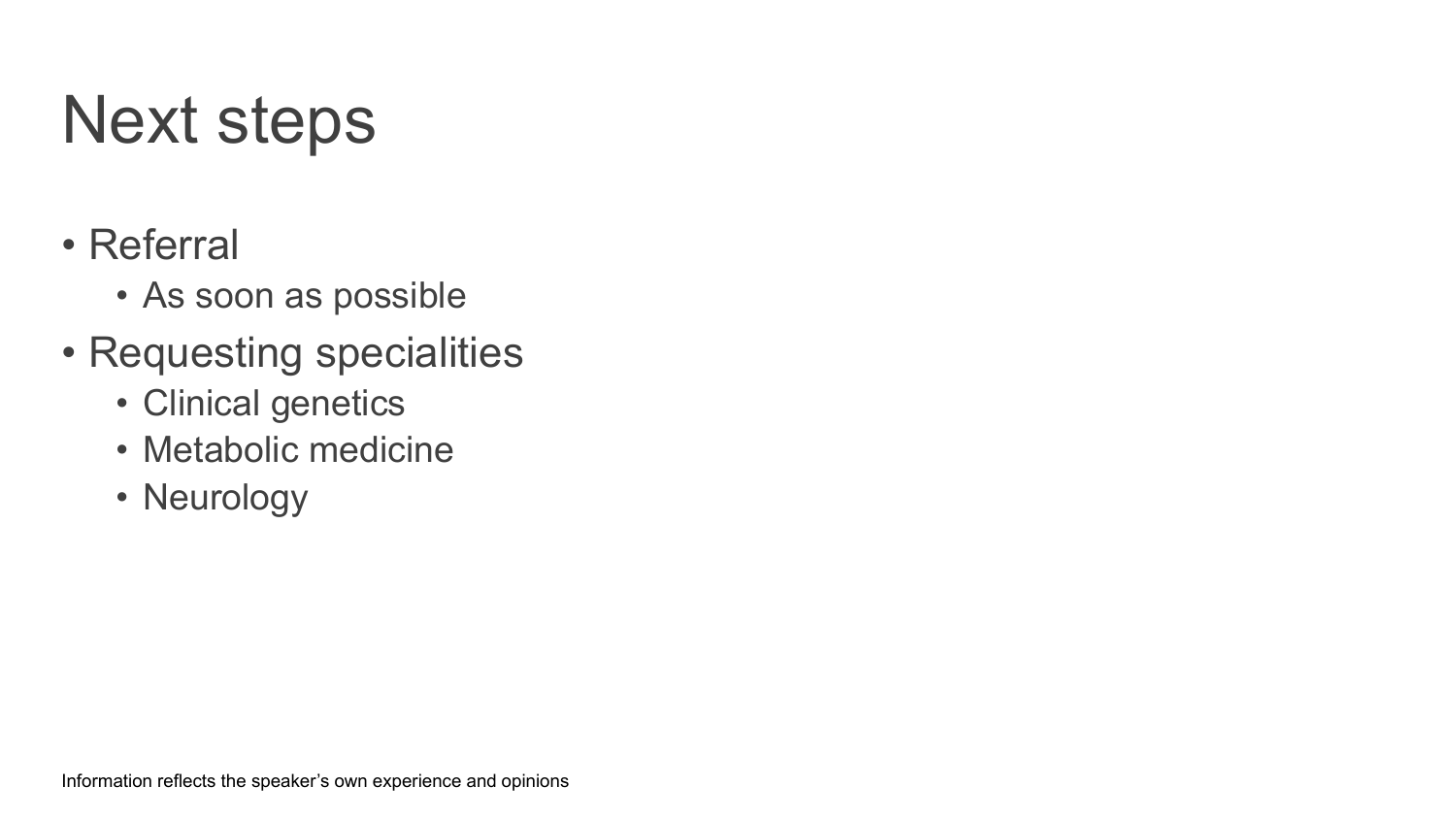# Does a delay in diagnosis matter?

- Worse developmental outcome with diagnostic delays and longer exposure to the epileptic activity<sup>1</sup>
- Uncontrolled seizures impair cognitive function<sup>2</sup>
- Longer delay between onset of spasms and treatment demonstrated in West syndrome  $-$  poor developmental outcomes<sup>3</sup>
- Wrong diagnosis and wrong drug  $-$  seizure exacerbation<sup>4</sup>

1. Berg AT, et al. Epilepsia 2014;55:123–132; 2. Holmes GL. Semin Pediatr Neurol 2016;23:120–126; 3. Lagae L, et al. Seizure 2010;19:159–164; 4. Epilepsy Foundation. AEDs that can cause seizures. Available from: https://www.epilepsy.com/living-epilepsy/epilepsy-and/professional-health-careproviders/diagnosis-treatment/drugs-their-contribution-seizures/aeds-can-causeseizures#:~:text=Increased%20seizures%20can%20occur%20for,absence%20or%20juvenile%20myoclonic%20epilepsy (Accessed 16 December 2021)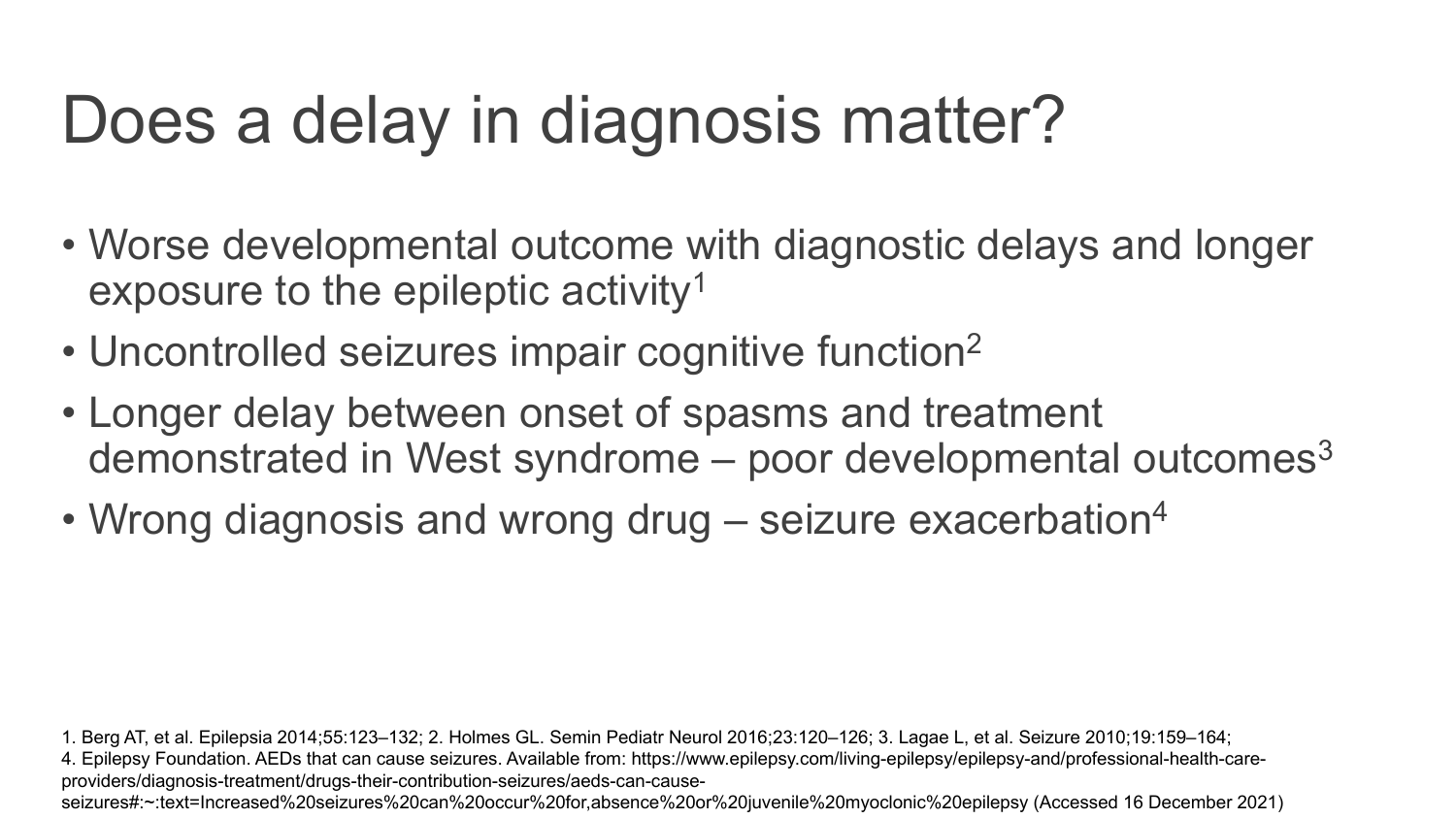# The beginning of precision medicine?

- $CDD$  neurosteroids<sup>1</sup>
- TSC mTOR inhibitors<sup>2</sup>
- Dravet syndrome (*SCN1A*) STK-0013
- *GLUT1* KD4
- *PCDH19* neurosteroids<sup>5</sup>
- *KCNT1* quinidine<sup>6</sup>
- *KCNQ2* carbamazepine7

GLUT1, glucose transporter 1; KCNQ2, potassium voltage-gated channel subfamily Q member 2; KCNT1, potassium sodium-activated channel subfamily T member 1; KD, ketogenic diet; PCDH19, protocadherin 19; SCN1A, sodium voltage-gated channel alpha subunit 1 1. Olson HE, et al. J Neuro Disord 2021;13:40; 2. Palavra F, et al. Oxid Med Cell Longev 2017;2017:9820181; 3. UCSF Clinical Trials. An open-label study to https://clinicaltrials.ucsf.edu/trial/NCT04442295 (Accessed 16 December 2021) 4. Cappuccio G, et al. PLoS One 2017;12:e0184022; 5. De Nys R, et al. Int J Mol Sci 2021;22:9769; 6. Jia Y, et al. Front Neurol 2019;10:64; 7. Pisano T, et al. Epilepsia 2015;56:685–691 investigate the safety of single and multiple ascending doses in children and adolescents with Dravet syndrome. Available from: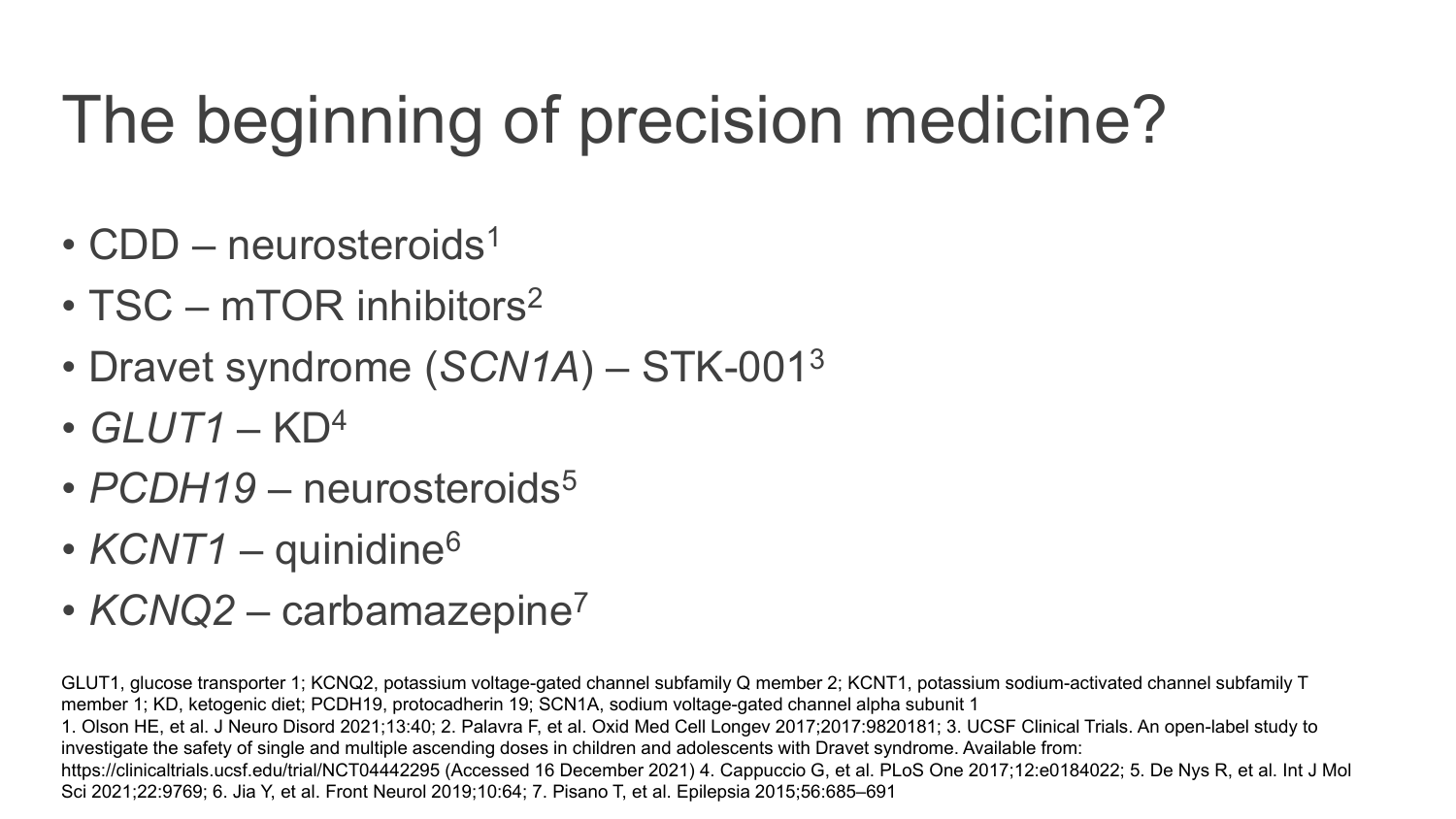#### Precision medicine – access to clinical trials

• An open-label study to investigate the safety of single and multiple ascending doses in children and adolescents with Dravet syndrome

Safety and tolerability of single and multiple ascending doses of STK-001 in patients with Dravet syndrome

Change in seizure frequency, overall clinical status and quality of life will be measured as secondary endpoints in this open-label study

STK-001 is an ASO that is intended to increase the level of productive *SCN1A* mRNA and consequently increase the expression of the sodium channel  $Na<sub>v</sub>1.1$  protein

ASO, antisense oligonucleotide; mRNA, messenger RNA

UCSF Clinical Trials. An open-label study to investigate the safety of single and multiple ascending doses in children and adolescents with Dravet syndrome. Available from: https://clinicaltrials.ucsf.edu/trial/NCT04442295 (Accessed 16 December 2021)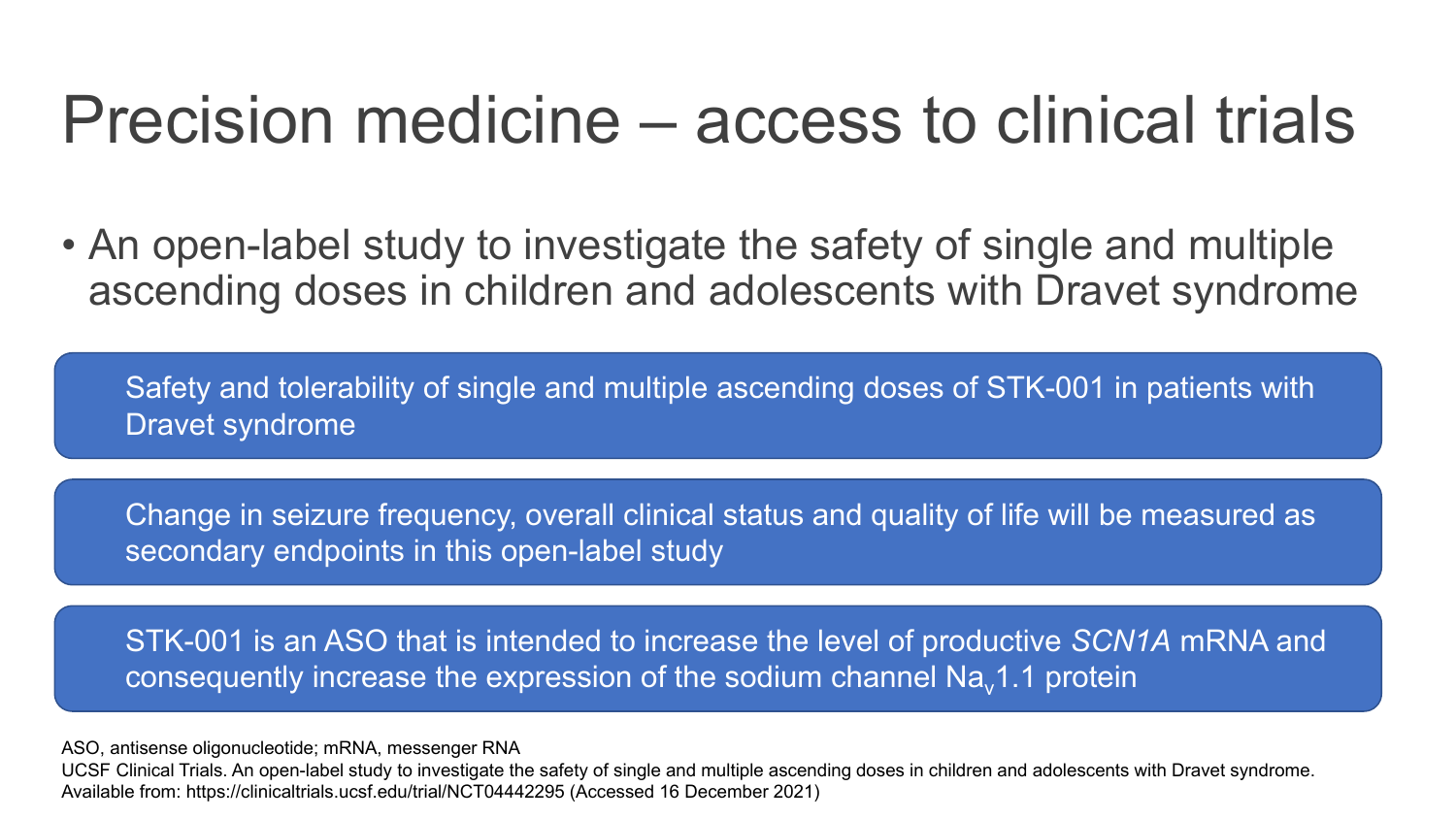# Other gene therapy options

- CDD ataluren, etc.<sup>1</sup>
- Lentiviral gene therapy for epilepsy<sup>2</sup>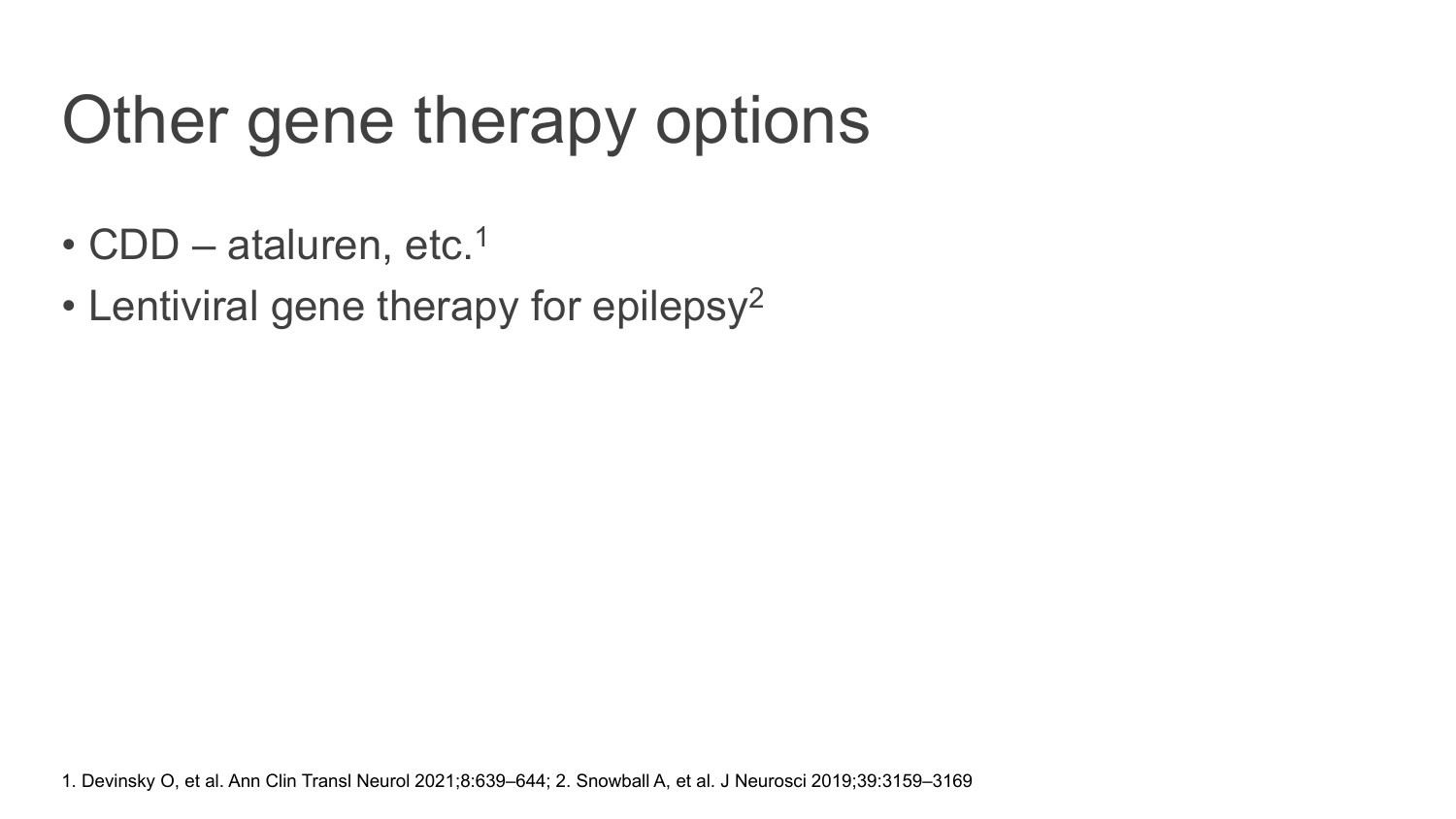#### Access to registries

- International registry of Dravet syndrome<sup>1</sup>
- International registry of CDD<sup>2</sup>
	- UK registry of CDD<sup>3</sup>
- UK natural history study of TSC<sup>4</sup>

1. Platform Residras. International registry of Dravet syndrome and other syndromes correlated with genes on SCN1A and PCDH19. Available from: http://www.platform-residras.com/index.html (Accessed 16 December 2021); 2. CDKL5 registry. Available from: https://www.cdkl5registry.org/ (Accessed 16 December 2021); 3. CDKL5 UK. Available from: https://curecdkl5.org.uk/ (Accessed 16 December 2021); 4. Kingswood C, et al. Eur J Paediatr Neurol 2016;20:296–308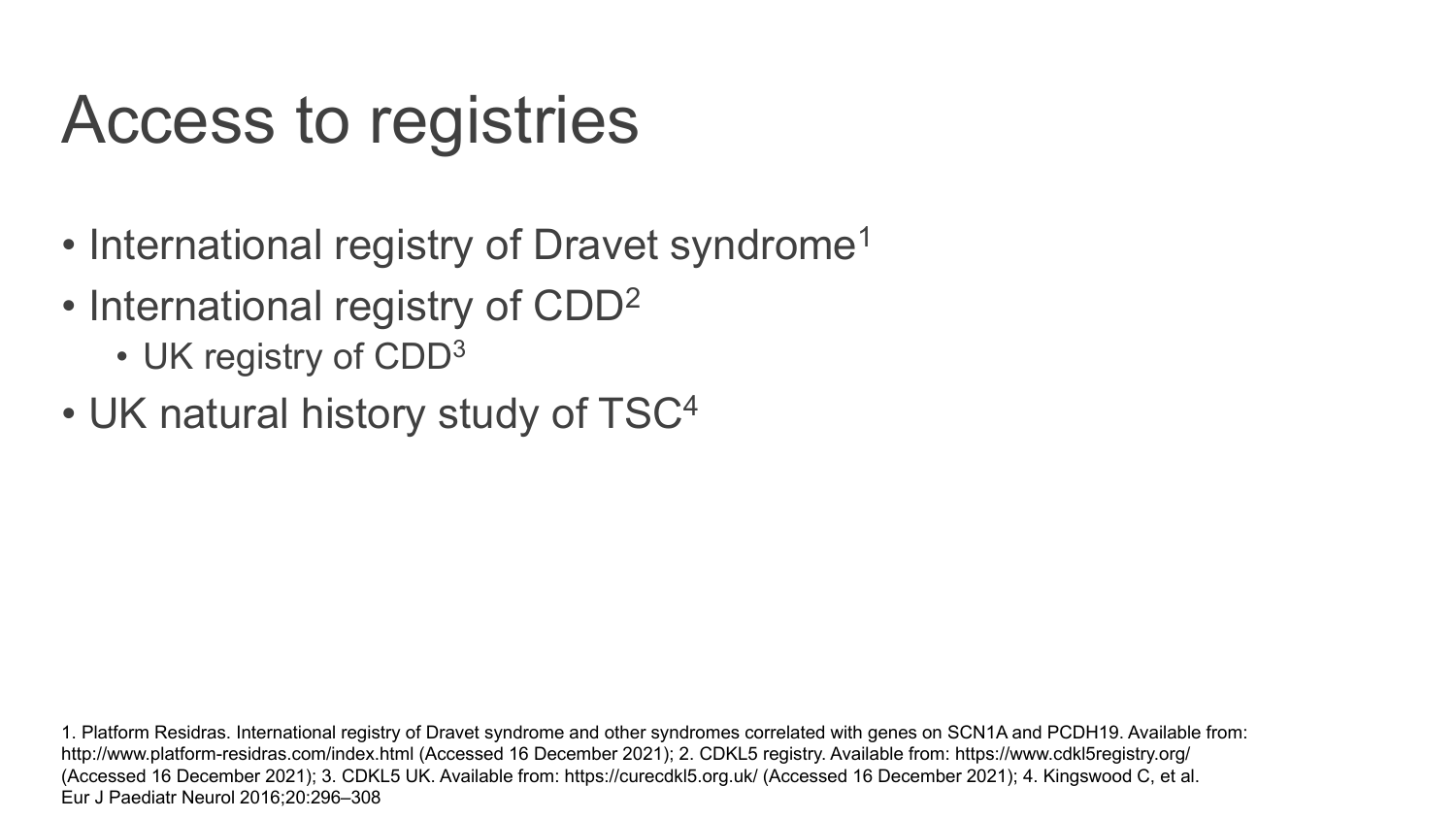# Prevent complications

#### • SUDEP

- Presence and frequency of GTCSs<sup>1</sup>
- Nocturnal supervision<sup>2</sup>
- Carbamazepine<sup>3</sup>
- Underlying genetic cause<sup>4</sup>
	- Genetic syndromes such as *SCN1A* and 15q duplication,<sup>5</sup> presenting with refractory epilepsy

GTCS, generalised tonic-clonic seizure; SUDEP, sudden unexpected death in epilepsy 1. Maguire MJ, et al. Cochrane Database Syst Rev 2016;7:CD011792; 2. van der Lende M, et al. Neurology 2018;91:e1508–e1518; 3. Yu W, et al. Acta Epileptologica 2019;1:7; 4. Coll M, et al. Int J Mol Sci 2019;20:1979; 5. Friedman D, et al. Epilepsy Behavior 2016;61:1–5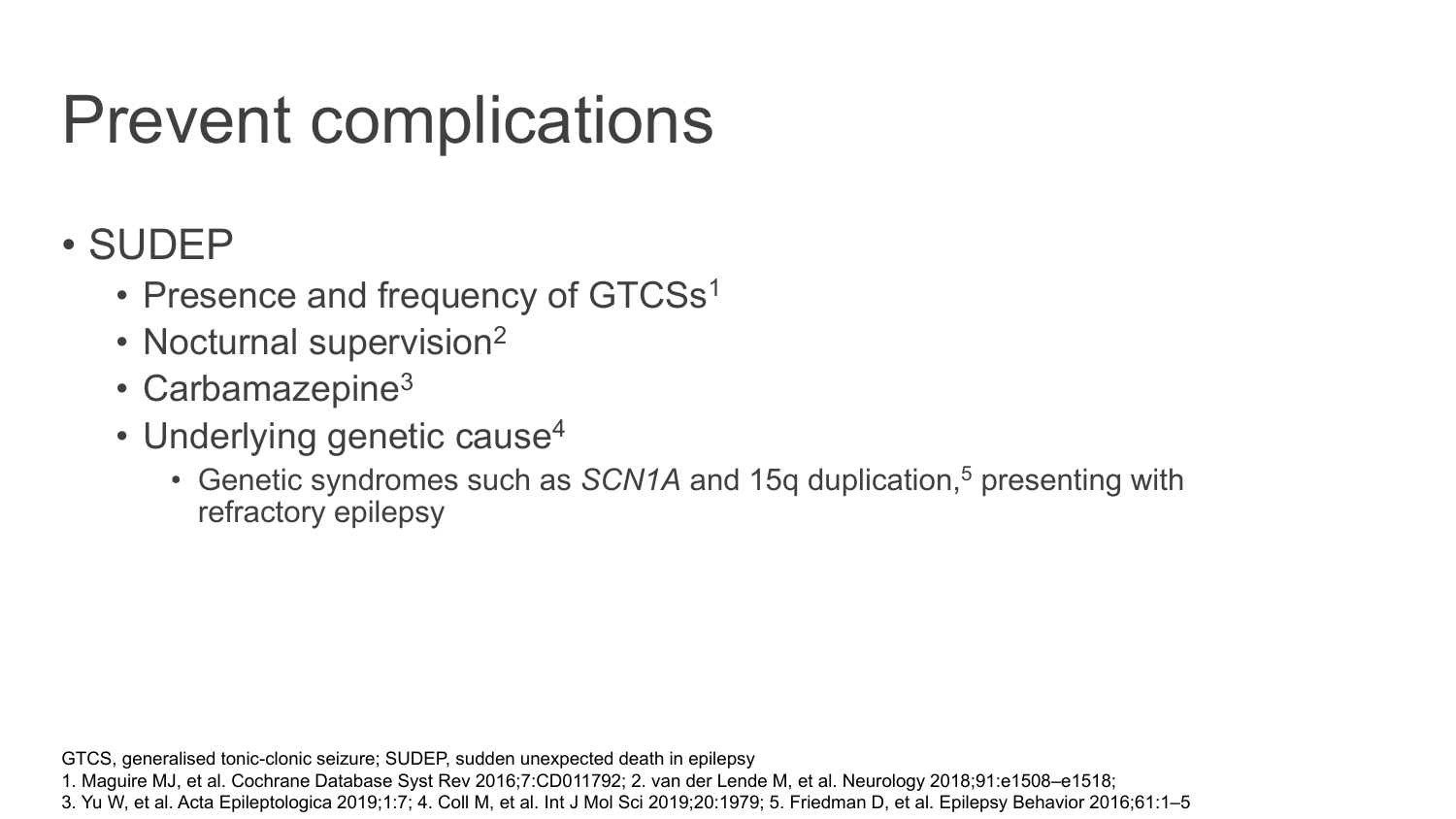## Genes and cardiac arrhythmias

- *KCNH2*, *KCNJ2*, *KCNE1*, *KCNE2*, *KCNQ1*, *KCNQ2* and *KCNQ3*
- *SCN1A*, *SCN2A*, *SCN1B* and *SCN5A*
- *CACNA1C*

CACNA1C, calcium voltage-gated channel subunit alpha1 C; KCNE1, potassium voltage-gated channel subfamily E regulatory subunit 1; KCNE2, potassium voltage-gated channel subfamily E regulatory subunit 2; KCNH2, potassium voltage-gated channel subfamily H member 2; KCNJ2, potassium inwardly rectifying channel subfamily J member 2; KCNQ1, potassium voltage-gated channel subfamily Q member 1; KCNQ3, potassium voltage-gated channel subfamily Q member 3; SCN1B, sodium voltage-gated channel beta subunit 1; SCN2A, sodium voltage-gated channel alpha subunit 2; SCN5A, sodium voltage-gated channel alpha subunit 5 Nashef L, et al. Epilepsia 2007;48:859–871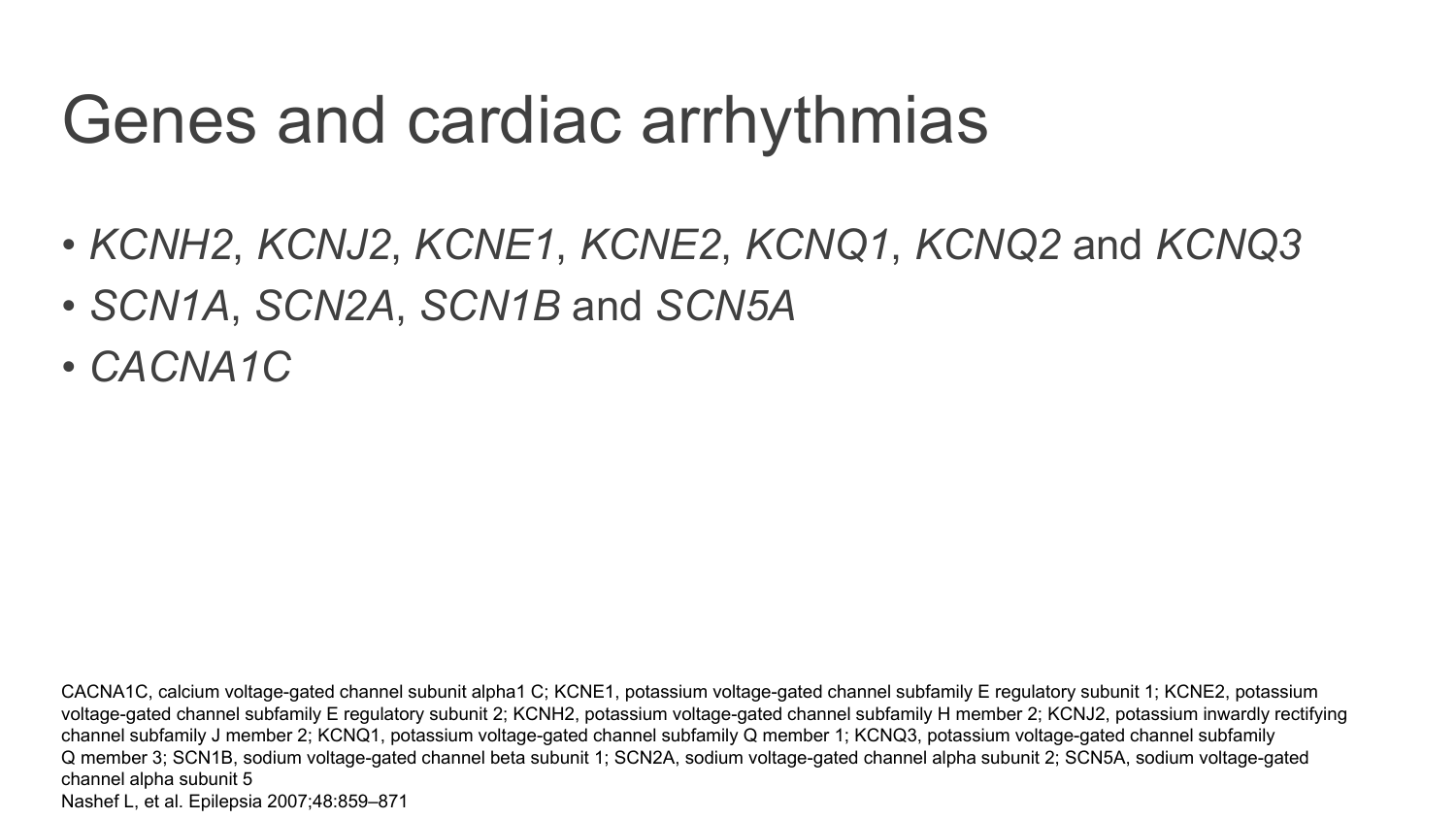## Financial implications

- Potential direct costs associated with delay in diagnosis include:
	- Recurrent emergency treatment
	- Unnecessary non-emergency medical evaluations
	- Redundant or unnecessary diagnostic testing
	- Improper medications due to misdiagnoses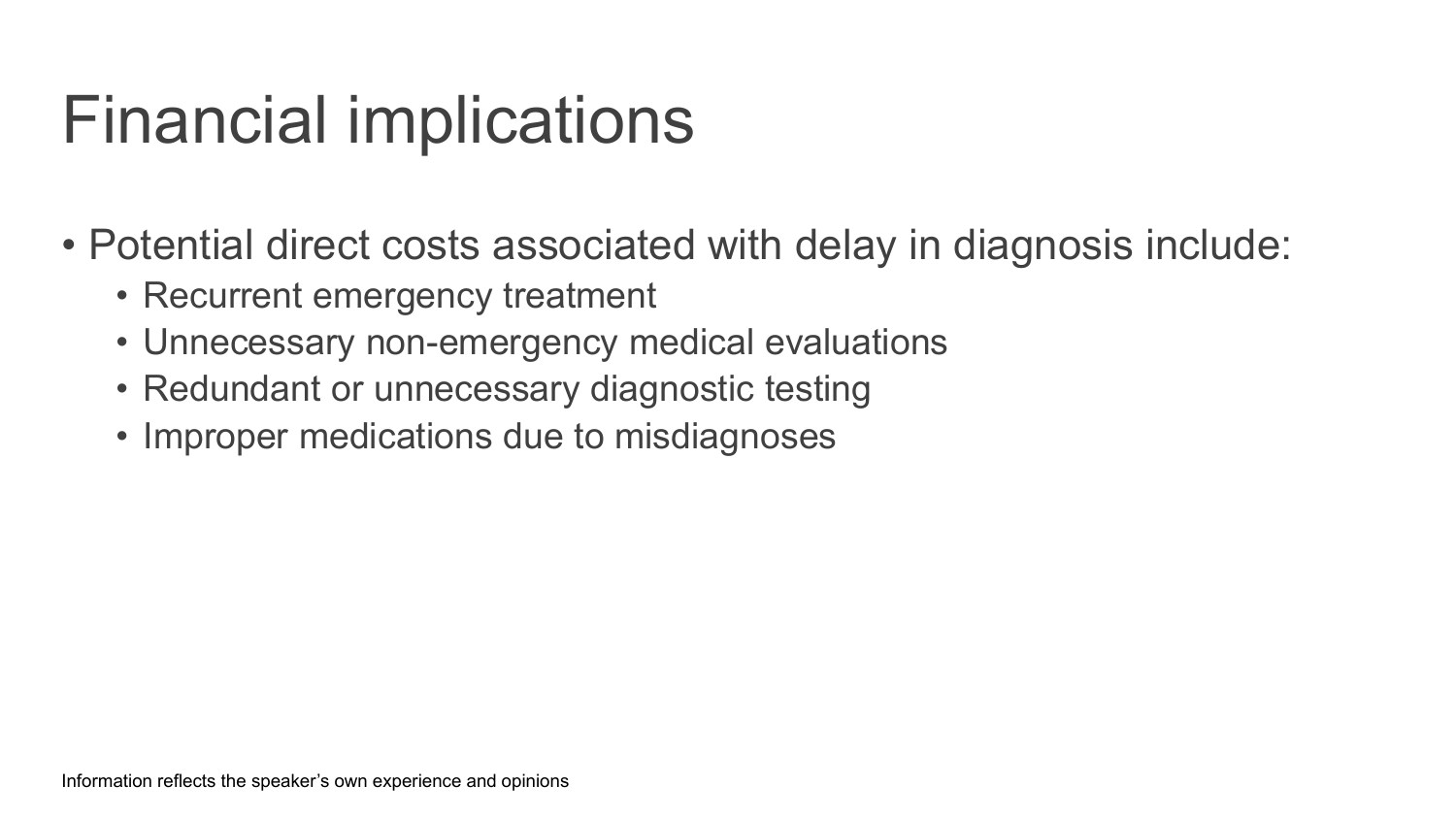

- Parents able to start the 'grieving' process at an earlier stage
- Earlier access to the right supportive therapies and access to social care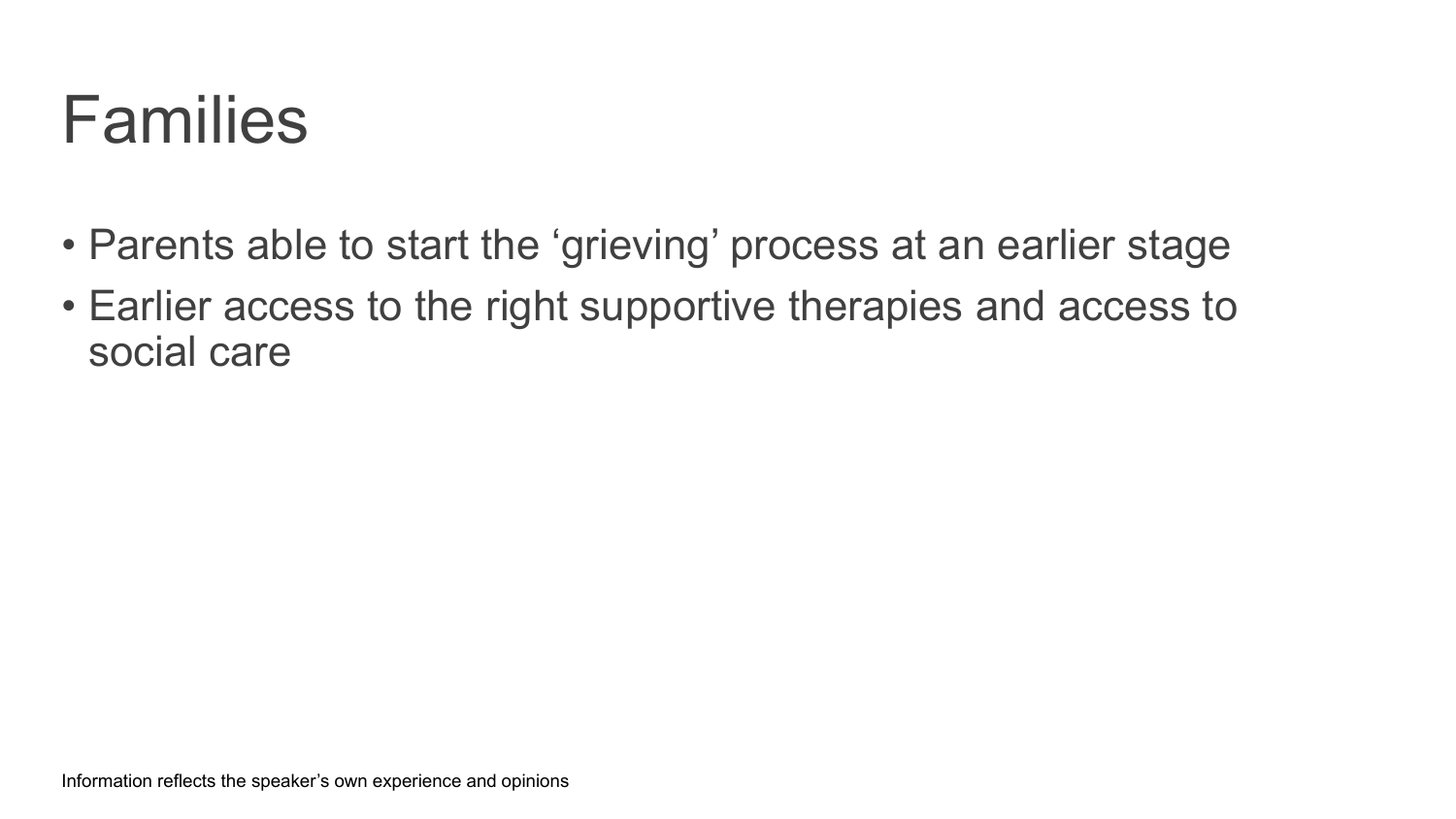## Public awareness and important unmet needs

- Clear disparity between public awareness of epilepsy and that of other public health issues<sup>1</sup>
- Increasing public and healthcare worker awareness of the diversity of symptoms of epilepsy2
- Increasing public and healthcare worker knowledge of the morbidity and mortality related to untreated epilepsy<sup>2</sup>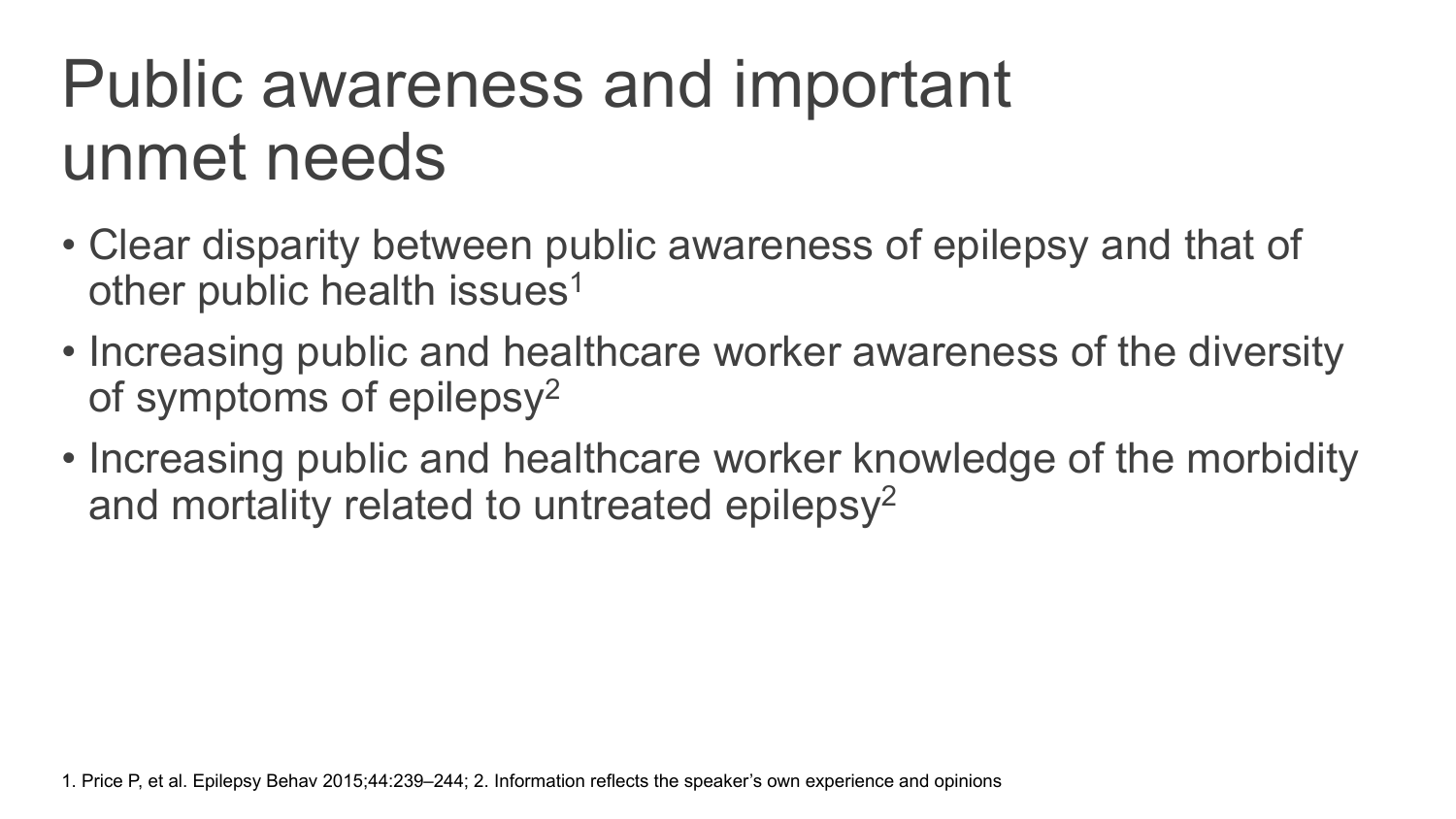## Service improvement

- First seizure clinics
- Support secondary care epilepsy
- Investment in epilepsy nursing services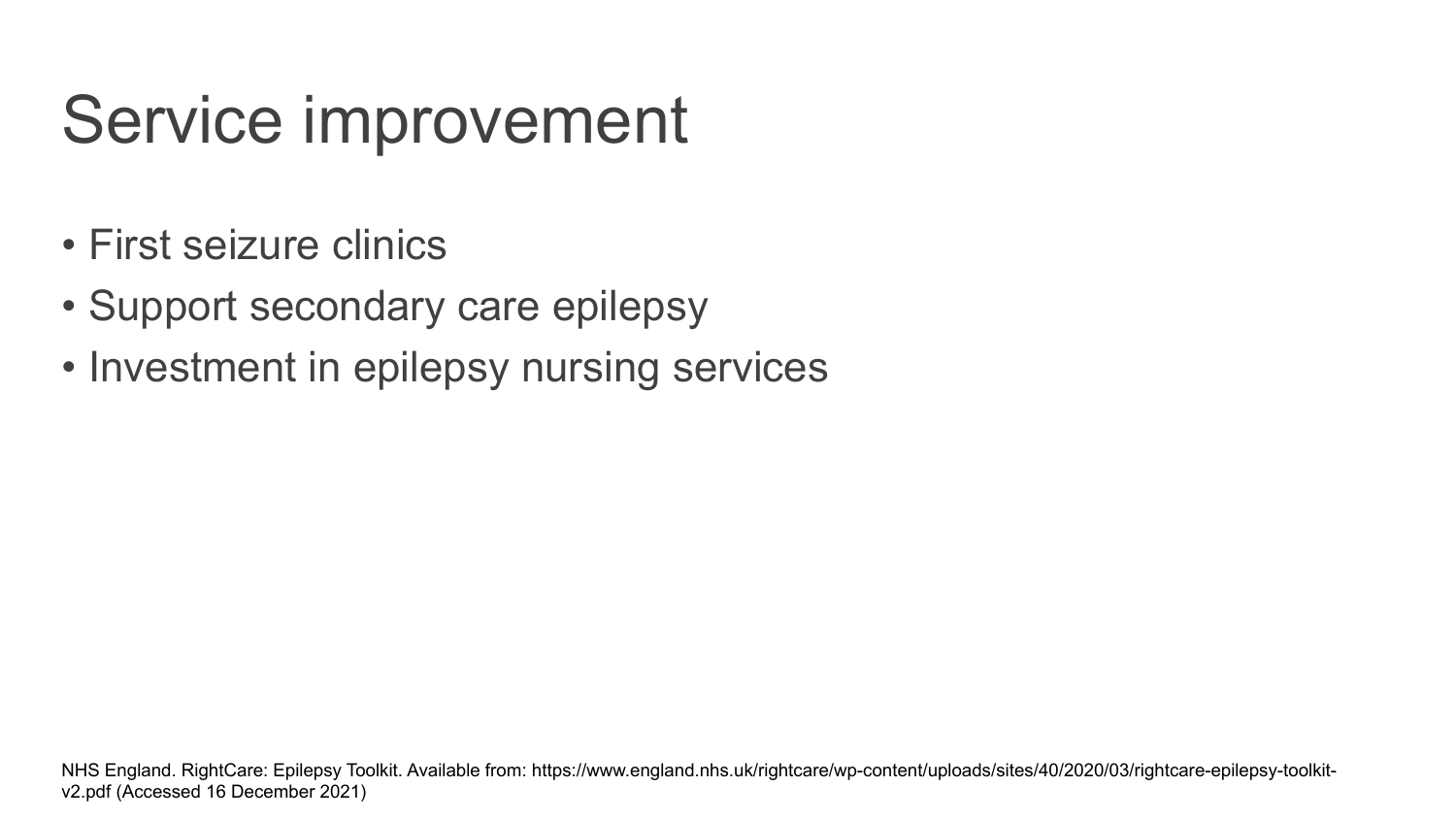#### Further studies

• Additional studies are needed to elucidate aetiology and pathophysiological mechanisms in DEE and provide targeted treatment